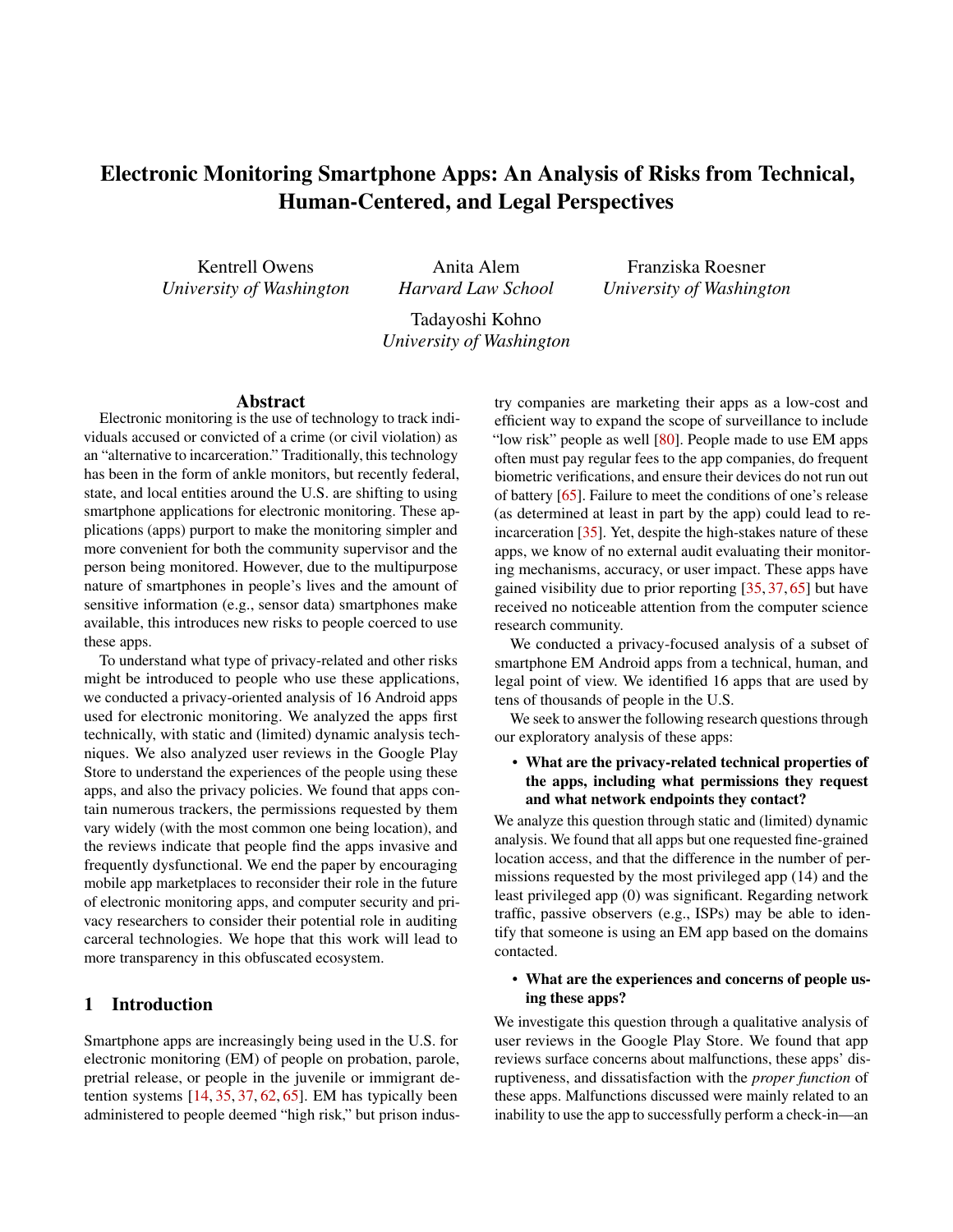important requirement of community supervision. Disruptions caused by the apps included 1) loud alerts in inappropriate settings (e.g., work or church) or at inappropriate times (e.g., they were asleep), 2) taking up significant resources on their smartphones, such as space and battery, and 3) causing the entire smartphone to crash or freeze, potentially jeopardizing an EM condition that their phone is always running and available.

### • What is the relationship between what is stated in the apps' privacy policies and the potential risks and harms surfaced by our first two research questions?

We investigate this question through an analysis of the privacy policies. Three apps do not have a privacy policy available in the Google Play Store, indicating that they may be in violation of its user data policies [\[43\]](#page-14-2). Only 9 of 16 apps had a privacy policy that explicitly addresses the apps' usage, and we discovered that one app company may have taken down its privacy policy in response to public scrutiny. While the level of details regarding data collection vary, almost all the apps said that they share data with third-parties, sometimes for marketing or advertising purposes.

Given the answers to our research questions, we present a case study of the least and most privileged apps and discuss the legal landscape related to these applications, in partnership with a legal collaborator. Collectively, our work contributes the *first systematic analysis of the electronic monitoring apps ecosystem*, and we conduct this analysis from a technical, human and legal perspective. We provide recommendations for mobile app marketplaces to increase transparency, and to the computer security & privacy community to reduce the potential harms of carceral technologies.

### 2 Background and Motivation

### 2.1 Community Supervision in the U.S.

The U.S. is the most incarcerated country in the world by both incarceration rate and total number of people incarcerated [\[75\]](#page-15-3). In 2020 there were 2.3 million people incarcerated. Recent polls indicate most adults in the U.S. believe that the prison and jail population should be reduced  $[10, 12]$  $[10, 12]$  $[10, 12]$ . However, they may be unaware of the related problem of community supervision. In the words of one district attorney, "mass supervision is the evil twin of mass incarceration" [\[16\]](#page-13-3).

In 2020, approximately 4.5 million people in the U.S. were under "community supervision," which can include people on probation, parole, pretrial release, or people in the juvenile or immigrant detention systems [\[14,](#page-13-0) [50,](#page-14-3) [61\]](#page-15-4). People in these programs must comply with conditions (typically 18–29 rules [\[19\]](#page-13-4)) that could result in incarceration if violated. These conditions include things like passing regular drug tests (even if someone's conviction was not drug-related), curfews, paying a supervision fee, and complying with geofencing [\[50\]](#page-14-3). Because these rules are extensive, and difficult to follow, people often fail to meet them and return to prison or jail due to "technical violations"—things would not be considered a crime if the person were not under community supervision (e.g., failing to pay a fine, missing an appointment) [\[15\]](#page-13-5). Around one-fourth of admissions to state prisons in the U.S. are due to technical violations [\[76\]](#page-15-5), and over half of the people incarcerated in the U.S. are in state prisons [\[75\]](#page-15-3).

### 2.2 Electronic Monitoring

Many people under community supervision are also under "electronic monitoring" or EM, also known as "ecarceration" [\[53\]](#page-14-4). While there is no national count of the number of people on EM, a Pew report [\[44\]](#page-14-5) stated there were 131,000 people on EM in 2015, up 140% from 2005; that number is an under-count, as it only includes GPS and radiofrequency (RF) units. EM agreements may involve twice as many conditions compared to ones that do not involve an electronic monitor [\[30,](#page-14-6) [86\]](#page-15-6).

Historically, EM has taken the form of an ankle monitor (GPS or RF-enabled), but smartphone apps are increasingly being used for EM. People made to use these apps have reported problems such as poor connectivity, general malfunctions, and false positive alerts sent to their EM supervisor (e.g., a probation officer) [\[35,](#page-14-0)[37,](#page-14-1)[65\]](#page-15-1). EM apps typically track location and are used to perform check-ins with EM supervisors, in addition to or in lieu of in-person meetings [\[35,](#page-14-0)[37,](#page-14-1)[62\]](#page-15-0). Check-ins might require people to face their phone's camera (for live facial recognition) or capture a photo or video of themselves. Check-ins might also use voice recognition and require people to read off a random string of numbers while facing their phones [\[65\]](#page-15-1). People using these apps may receive loud notifications, sometimes at random times, alerting them to complete a check-in. Similarly, apps may send loud, warning notifications caused by incorrect sensor data (e.g., location); one report indicated that these have occurred while people are sleeping [\[65\]](#page-15-1).

Smartphone apps can be used to impose stricter conditions of supervision than would be possible under physical surveillance. For example, in a civil parental rights case, a father was ordered by a juvenile court to submit to random smartphone breathalyzer tests five times per day using Outreach Smartphone Monitoring, one of the apps we analyzed; any non-compliance or failure to submit within 30 minutes of an alert was assumed to constitute a positive alcohol screen [\[9\]](#page-13-6). The appeals court found the father's failure to complete 993 tests, out of a total of 2,317 check-ins in the span of about one year, to support terminating his parental rights. Mandating a check-in *five times* a day is only possible because of the smartphone app (and its companion Bluetooth breathalyzer); such a condition would be virtually impossible if it required travel to a physical location.

Unlike most apps, which are subject to an open market,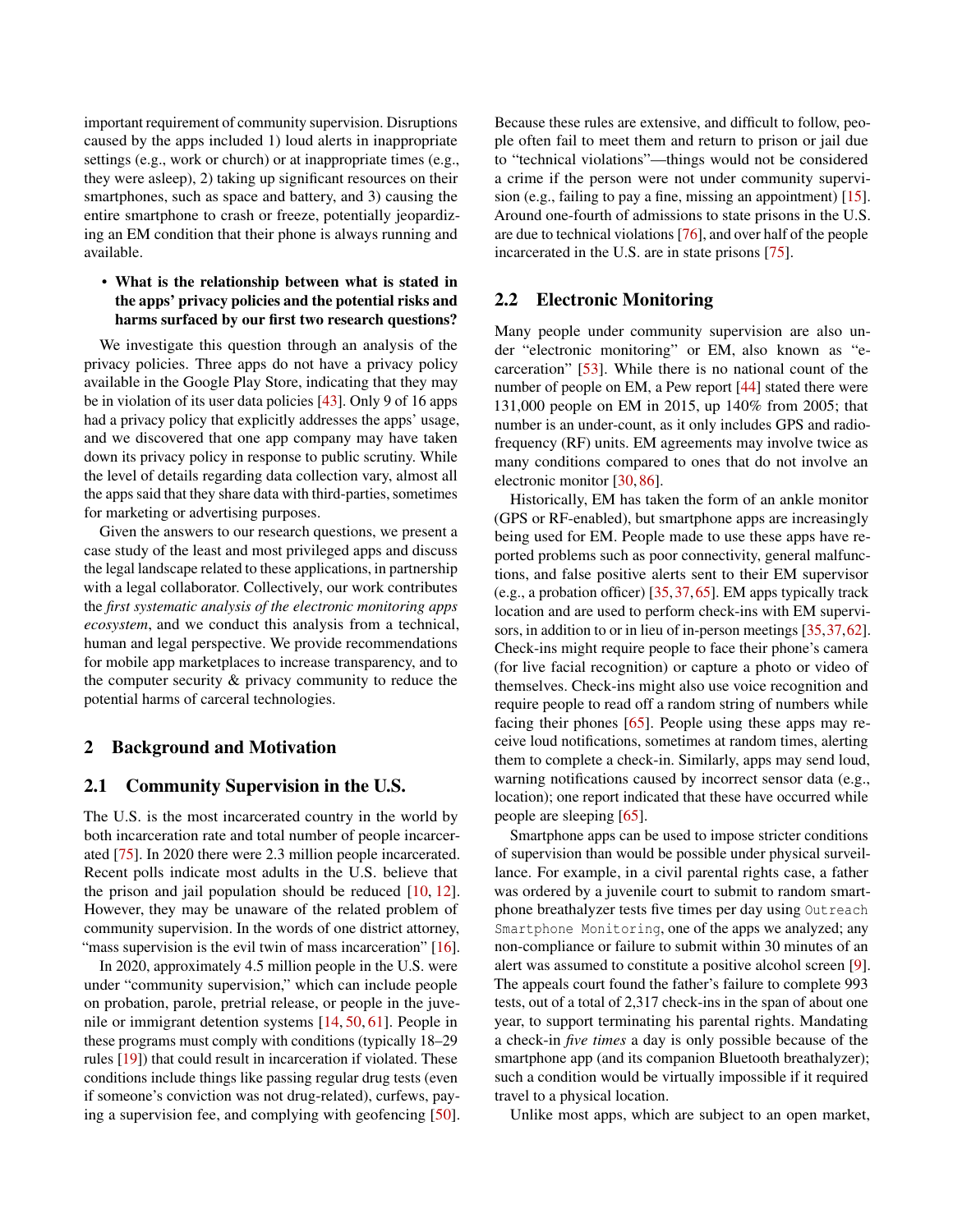these apps involve people being more or less forced to use them. That is, the apps are not being built for the people using them, but for the carceral system. As these apps continue to grow in usage and cause problems for the people coerced to use them [\[35,](#page-14-0) [37,](#page-14-1) [65\]](#page-15-1), there is a pressing need for external auditing and accountability. Although there has been some reporting on this ecosystem, there has been no systematic analysis — we aim to close that gap here.

### 3 Methods

We conducted static and limited dynamic analysis of 16 EM apps. Static analysis reveals what an app could *potentially* do by examining the app's code, and dynamic analysis reveals what an app *does* in controlled execution environments. We also qualitatively analyzed the apps' reviews in the Google Play Store and their privacy policies. We identified the 16 apps we analyzed from news articles, search engine results, and suggested similar apps in Google Play. We searched for combinations of terms like "smartphone apps," "electronic monitoring," "probation," and "parole" on different search engines. These apps were downloaded in or before August 2021. More details about the apps we studied can be found in Appendix [D.](#page-17-0)

## 3.1 Static Analysis

To conduct static analysis, we downloaded the apps onto a device and extracted them via Android Debug Bridge. Examining the permissions an app requests, the third-party libraries it uses, and its source code (although obfuscated) can reveal information about the app's data collection practices, who could gain access to the data, and how they might use the data. We analyzed the output of MobSF (Mobile Security Framework), a mobile application static and dynamic analysis tool [\[22\]](#page-14-7). Among other things, MobSF presents an app's third-party libraries, decompiled source code, and geo-location (based on server IP address) for any domains detected in the code.

### <span id="page-2-0"></span>3.2 Limited Dynamic Analysis

Our ability to dynamically analyze the applications under normal operating conditions is, unfortunately, limited, because we either cannot directly create accounts ourselves (n=14) or, in some cases, choose not to do so to avoid agreeing to any terms of service (n=2). In either case, we cannot test the apps as they are used in interaction with EM supervisors. This limitation of our investigation emphasizes again the limited transparency and accountability in this ecosystem.

Nevertheless, we conduct a limited dynamic analysis of pre-login application behaviors. While running each app, we accepted any requested permissions and interacted with the app until we reached a login screen, leaving and returning to the app several times.

To gain visibility into the content and security of the network traffic, we collected network traffic while using the app and conducted a machine-in-the-middle (MITM) attack (when possible) for decryption. Using a Nexus 5X device running Android 8.1 (API 27) with mitmproxy [\[21\]](#page-14-8), Wireshark [\[36\]](#page-14-9), and Lumen Privacy Monitor [\[72,](#page-15-7) [83\]](#page-15-8), we installed each app on the device and ran it for 10 minutes while capturing network traffic in Seattle, Washington. We collected traffic twice for each app with both a rooted [\[49\]](#page-14-10) and an unrooted device; some of the apps detected that the device was rooted (and displayed a notification accordingly), and we wanted to know if that detection impacted what network traffic was sent. We instrumented the device with our own root certificate (via mitmproxy) by adding the certificate to its system store. Using Wireshark allowed us to capture network traffic that used protocols aside from the HTTP/S capture supported by mitmproxy; we also used it to verify that our network captures were working properly. Lumen's tracking of DNS transactions allowed us to attribute encrypted network traffic to specific apps, compensating for our lack of visibility into encrypted HTTP headers. After running each app, we deleted it from the device before installing the next one, verifying that it did not modify the phone's state.

### 3.3 App Review Qualitative Analysis

For the user review analysis, we collected all 257 reviews available in the Google Play Store and conducted qualitative content analysis [\[68\]](#page-15-9). Two researchers independently read through all of the reviews, each making a broad list of topics people raised. They discussed the list and jointly created a code book matching topics to closely related themes. They iterated on this code book and reached consensus on the codes to use. Using these codes, one researcher coded all of the reviews and discussed ambiguous reviews with other researchers when necessary. The final codes used are available in Appendix [A.](#page-15-10) Our goal in analyzing app reviews, as with other qualitative work, was not to draw generalizable conclusions about the prevalence of certain issues, but rather to identify and surface the set of issues that people encounter and write reviews about. Consequently we do not attempt to use the review data to make generalizable or statistical claims.

# 3.4 Privacy Policy Analysis

We collected links to apps' privacy policies from their pages in the Google Play Store. Using an *a priori* code book developed by multiple researchers (building off one used in [\[34\]](#page-14-11)), one researcher coded the applicable privacy policies; the codes are available in Appendix [B.](#page-16-0) As discussed in Section [5.4,](#page-8-0) three of the apps did not have privacy policies available online.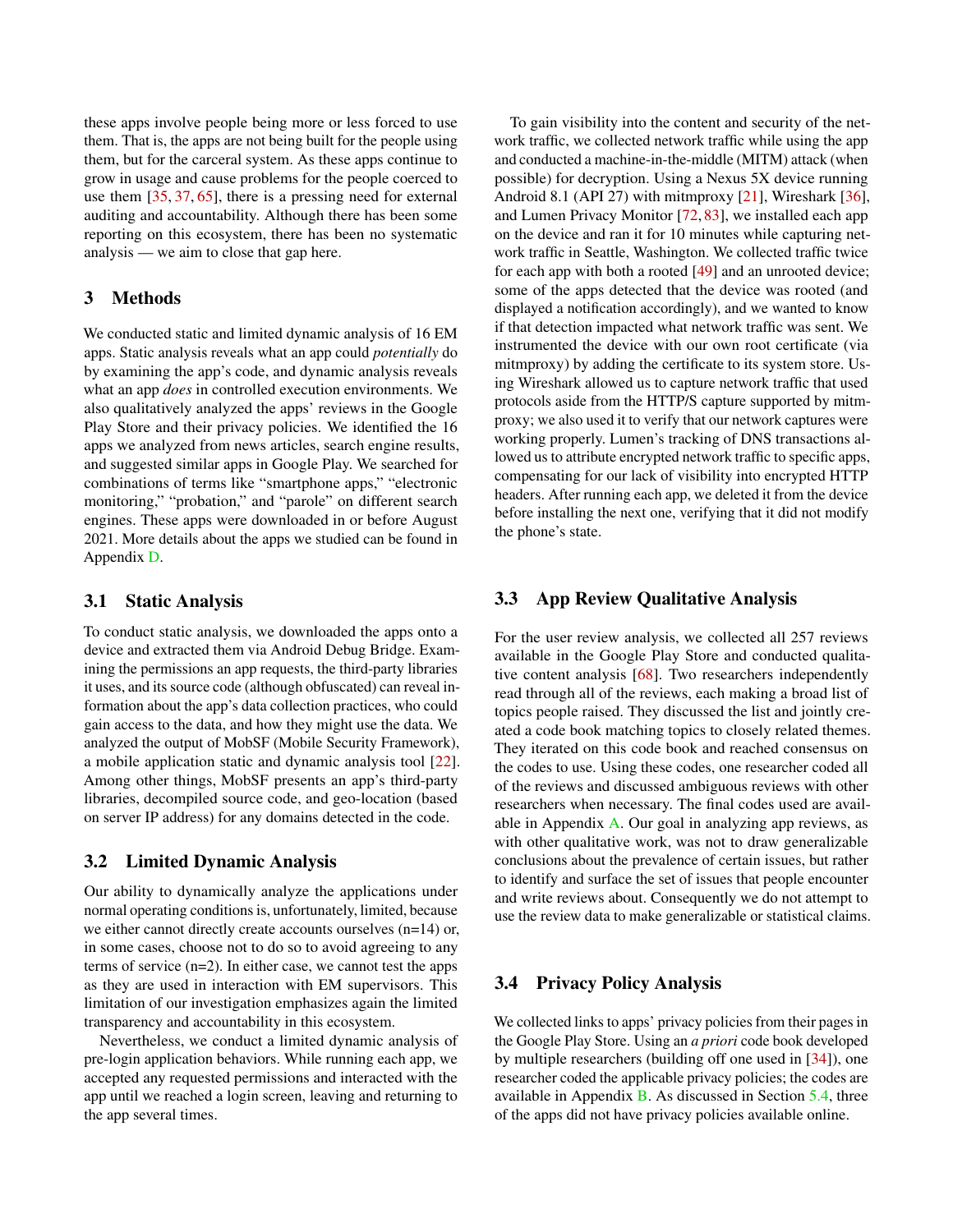### 3.5 Ethical Considerations

We applied for IRB approval through our institution and received official notification from the IRB that our work does not qualify as human subjects research. Nevertheless, to evaluate the ethics of analyzing public app reviews without author consent, we considered the guidelines created by Buck et al. [\[17\]](#page-13-7) for ethical treatment of data from online sources. This study focuses on analyzing people's concerns with using these applications and studies discourse rather than the people themselves. Moreover, this collection of reviews does not appear to violate the Google Play Terms of Service [\[40\]](#page-14-12).

We considered seeking people under EM who use these apps, and asking them if we could experimentally evaluate the properties of their apps while they used them. One of the reasons we chose not to do this is that we considered it too difficult to ethically experiment with the apps of people currently under EM; this could introduce risks to them and cause friction with their EM supervisor.

We found that seven apps in our study (Sprokit, Corrisoft AIR Check-In, Community Supervision, aCheck, BI SmartLINK, Omnilink FocalPoint, Telmate Guardian) appeared, at the time of our research, to be in violation of the Google Play Store's user data policies [\[43\]](#page-14-2). Three of the apps (Sprokit, Corrisoft AIR Check-In, Community Supervision) requested access to sensitive permissions but did not have privacy policies linked on their respective Google Play pages; four of them (aCheck, BI SmartLINK, Omnilink FocalPoint, Telmate Guardian) had links to privacy policies, but the policies did not mention the smartphones applications. We have notified the companies (aside from Sprokit, which we discovered was no longer available in the Google Play Store as of February 2022) with a one month deadline by which they must add a privacy policy to their Google Play pages. If the changes are not made by the deadline, we will contact trusted contacts at Google who specialize in vulnerable populations for guidance on next steps. Section [7.4](#page-11-0) considers risks associated with simply removing apps from app stores.

### 3.6 Limitations

Our methods for identifying apps likely did not capture every EM app in use. However, given reports about usage and cumulative number of downloads in Google Play, we believe our findings are representative of these apps.

During our dynamic analysis, we were only able to navigate to the app login screens and could not create accounts. This limited the possible network traffic we could observe, meaning that the findings we report here are a lower bound on what data the apps are sending. Recent work has also taken a similar approach to analyzing some Android apps (albeit for different reasons). In a large-scale analysis of Android apps, Nguyen et al. [\[64\]](#page-15-11) found that thousands of apps send personal

data to third-parties after an app is opened (pre-auth) and potentially violate GDPR due to a lack of explicit consent.

Additionally, we only monitored network traffic from each app for 10 minutes. However, unless we noted otherwise in Section [4](#page-3-0) (e.g., if an app had time-driven requests), apps did not send any additional network traffic aside from a burst of traffic when the app was first opened or if an action was taken (e.g., removing the app from the foreground). This indicates that monitoring traffic for a longer period of time likely would not have yielded more network traffic being observed.

We analyzed reviews from these apps in the Google Play Store; this approach has several limitations. Reviews could be from people who do not actually use the apps, to present them in an overly positive or negative light. There is also a potential skew regarding who chose to write a review; people with more negative experiences might be more compelled to write a review. Conversely, someone who had a particularly negative experience with the app might not write it for fear of being identified and facing repercussions. Lastly, four of the 16 apps we analyzed had no public reviews, and could not be included in our analysis.

# <span id="page-3-0"></span>4 Results: Information Flows, Sources, and Sinks

We analyzed these apps' permissions, network traffic, and third-party library usage. In the following sections, we present general findings for all apps before presenting case studies of the apps we determined to be the most privileged (regarding the data it *can* access), and least privileged.

### 4.1 Information Sources: Permissions

Permissions determine the types of data apps can collect. To understand the privacy risks to people using these apps, we must first understand what types of data can be collected about them. People under EM are required to accept at least some, if not all, of the permissions requested by these apps. For example, some apps request permissions to offer certain features and continue to function if certain permissions are denied; other apps (such as Telmate Guardian) do not allow actions within the app (such as login) until all permissions have been granted.

Smartphone operating system permissions protect access to restricted data and restricted actions. Apps that request more permissions can send more data to supervisors and third-parties. By analyzing the distribution of permissions requested by these apps, we can compare them to the leastprivileged app among them. If the least-privileged app has the same (or similar) goals as the other apps, it stands to reason that it may be able to serve as a standard for the "minimum number of permissions" necessary for other apps to function.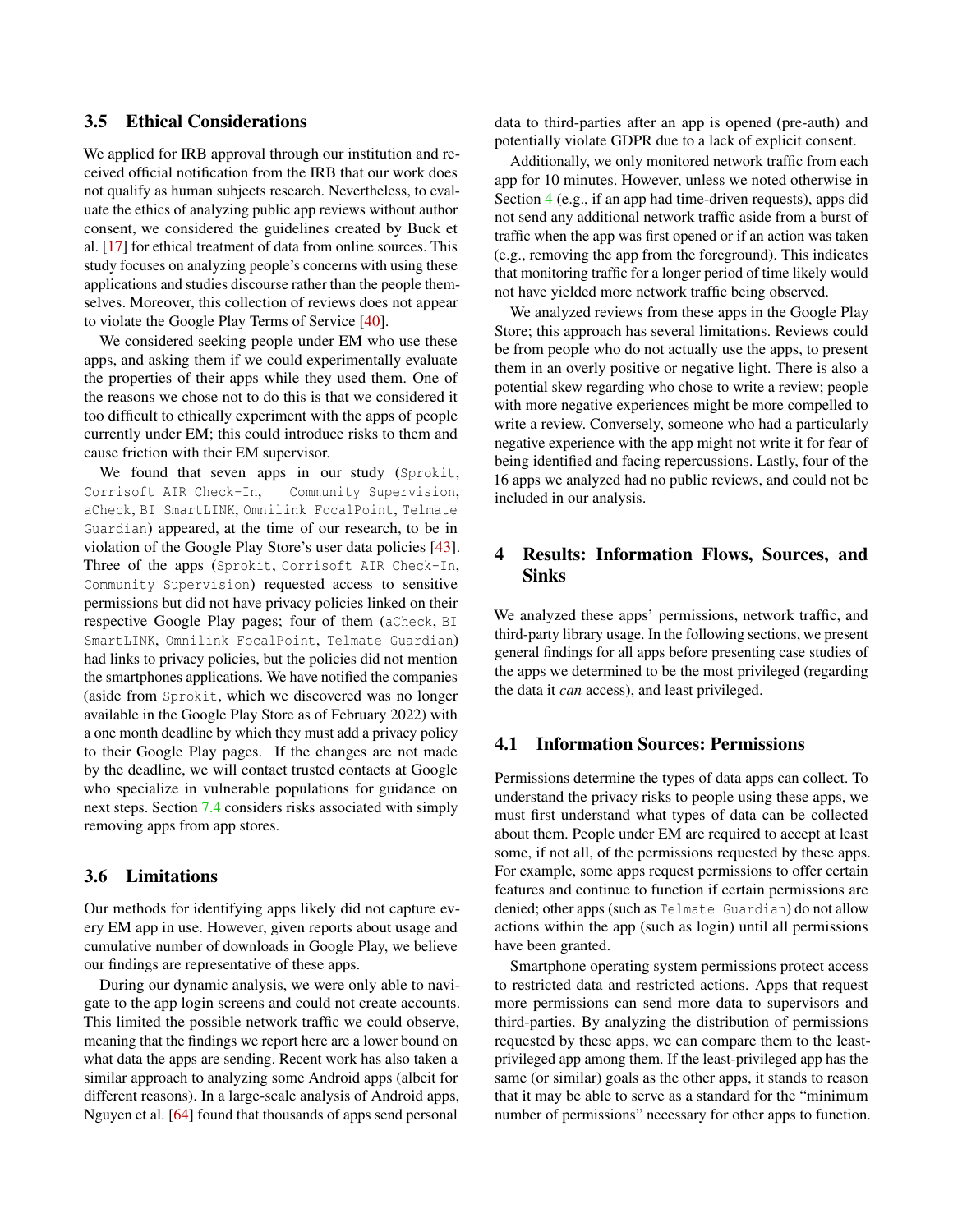

<span id="page-4-0"></span>Table 1: Permissions requested by each app. The leftmost permissions are label as "dangerous" by Android.

### 4.1.1 What is the prevalence of different *dangerous* permissions in these apps?

Table [1](#page-4-0) shows the Android permissions requested by the apps. The permissions on the left of the vertical line are labeled as "dangerous" in Android API documentation, while the rest in the table are considered "normal" permissions [\[25\]](#page-14-13). Dangerous permissions allow apps to access otherwise restricted data and take otherwise restricted actions. For the purpose of brevity and because they are not relevant to our investigation, we have excluded certain custom permissions, and phone manufacturer specific permissions (e.g., com.huawei.android.launcher.permission.CHANGE\_BADGE) from the table.

The most common permission gave apps access to precise location information. All EM apps but one (Uptrust) requested ACCESS\_FINE\_LOCATION, reflecting the centrality of location tracking to these apps' functionality. This permission enables apps to receive a location that is "as accurate as possible, ... sometimes as accurate as within 10 feet (a few meters) or better" [\[26\]](#page-14-14). It is notable that beginning with Android 10 (API Level 29, released September 2019), apps that wish to request a phone's location running in the background must request ACCESS\_BACKGROUND\_LOCATION [\[26\]](#page-14-14); only 5/16 monitoring apps did. However, as only 8.2% of Android devices use Android 10 [\[24\]](#page-14-15), this may not affect these apps' ability to track background location on most devices. Most apps requested CAMERA (13/16) and RECORD\_AUDIO (12/16), indicating potential use for biometric face or voice authentication or the use of video and audio data for other purposes.

A few apps requested permissions that did not have widespread use. There were several dangerous permissions that only a few apps requested, indicating that they may not be necessary to offer capabilities similar

to those offered by other monitoring apps. For example, only Outreach Smartphone Monitoring requests the READ\_PRECISE\_PHONE\_STATE\_permission, which allows the detailed reading of information about phone state [\[25\]](#page-14-13). TBV and Sprokit are the only monitoring apps that requested the READ\_CONTACTS, which—when combined with READ\_PHONE\_STATE—could allow supervisors to monitor whom someone talks to and how frequently they speak. Similarly, three of the apps request the ACTIV-ITY\_RECOGNITION permission, which reports if someone is in a vehicle, on a bicycle, running, or still [\[23\]](#page-14-16).

### 4.2 Information Sinks: Third-Party Libraries

While the presence of permissions reveals what type of data may be collected, the presence of third-party libraries reveals to whom collected data may be sent. Third-party libraries may have access to sensitive data about people using EM apps and may even monetize their use of the app. Smartphone apps typically include third-party libraries, which are sometimes referred to as SDKs (software development kits), although SDKs are broader in scope and often contain more than one library [\[28\]](#page-14-17).

### 4.2.1 What type of third-party libraries are included in these apps?

While two apps had no trackers, nearly all of the apps contained one or more Google analytics libraries. MobSF [\[22\]](#page-14-7), a mobile application analysis tool, uses Exodus [\[71\]](#page-15-12), a tool to identify trackers in Android applications based on a list of known trackers. According to Exodus, a tracker is software that is meant to collect data about the person using a device or how the device is used; thirdparty libraries fall under this definition. Table [2](#page-5-0) displays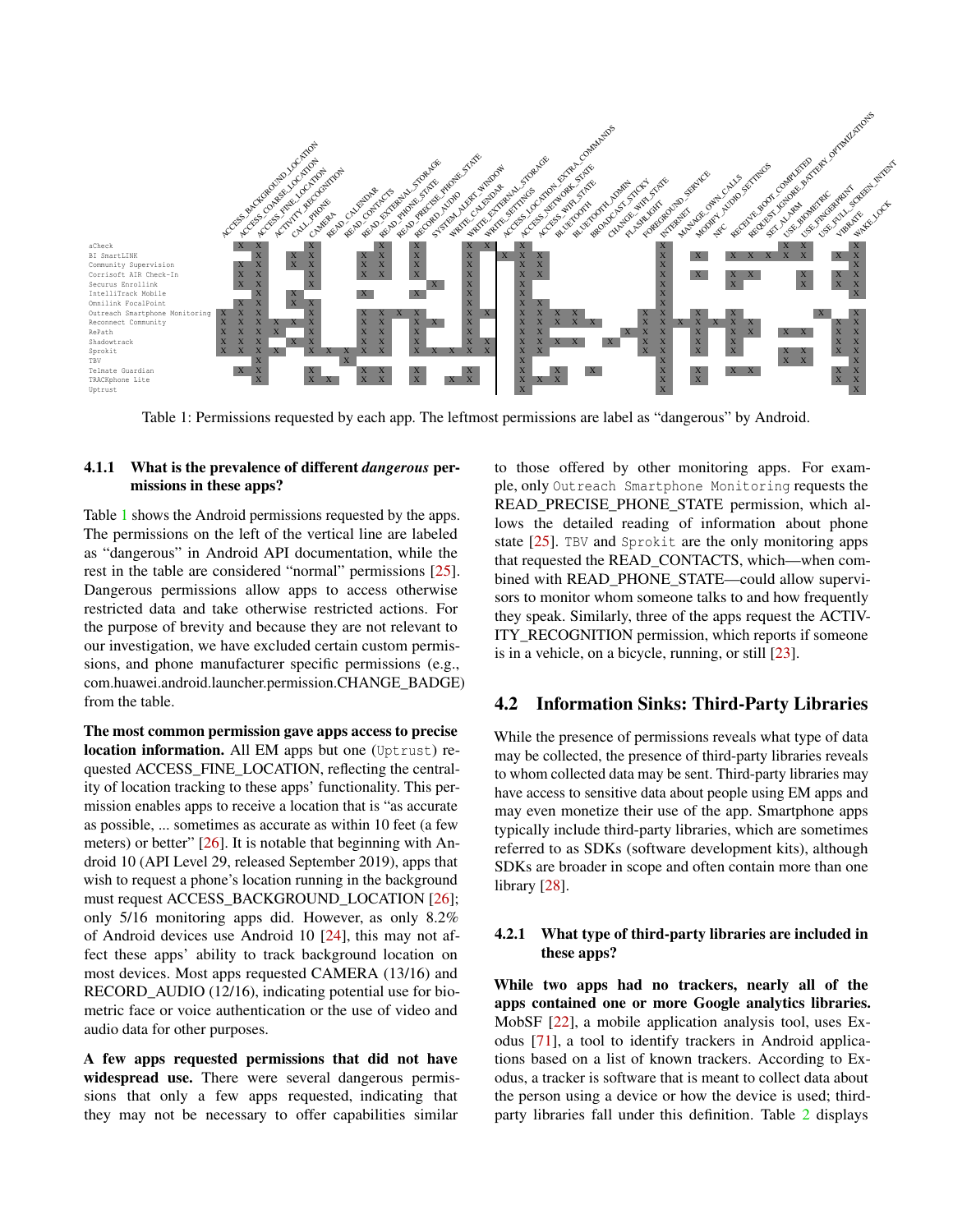the trackers we found in the apps. Only two of the monitoring apps (Omnilink FocalPoint and Corrisoft AIR Check-In) contained no trackers at all. All of the remaining apps but Shadowtrack contained at least one Google-based analytics tracker.

## 5 Third party trackers

| <b>Tracker</b>              | <b>Type</b>           | # apps         |  |  |  |
|-----------------------------|-----------------------|----------------|--|--|--|
| Google Firebase Analyt-     | analytics, databases, | 12             |  |  |  |
| ics                         | messaging, crash re-  |                |  |  |  |
|                             | porting               |                |  |  |  |
| Google CrashLytics          | crash reporting       | 6              |  |  |  |
| Google Analytics            | analytics             | $\overline{c}$ |  |  |  |
| Microsoft Visual Studio     | analytics, push noti- | $\overline{2}$ |  |  |  |
| <b>App Center Analytics</b> | fications             |                |  |  |  |
| Microsoft Visual Studio     | crash reporting       | 2              |  |  |  |
| <b>App Center Crashes</b>   |                       |                |  |  |  |
| <b>Facebook Analytics</b>   | analytics             | 2              |  |  |  |
| Facebook Login              | login                 | $\overline{2}$ |  |  |  |
| Google AdMob                | advertising           | 1              |  |  |  |
| Facebook Ads                | advertising           |                |  |  |  |
| Facebook Share              | content sharing       | 1              |  |  |  |
| Amplitude                   | analytics, profiling  | 1              |  |  |  |
| Segment                     | analytics, profiling  | 1              |  |  |  |
| OneSignal                   | push notifications,   | 1              |  |  |  |
|                             | messaging             |                |  |  |  |
| <b>Branch</b>               | analytics             | 1              |  |  |  |
| Flurry                      | analytics, advertis-  | 1              |  |  |  |
|                             | ing                   |                |  |  |  |
| New Relic                   | analytics             | 1              |  |  |  |
| UrbanAirship                | analytics             | 1              |  |  |  |

<span id="page-5-0"></span>Table 2: Third party trackers in monitoring apps (N=16)

Two apps use ad libraries, indicating the companies behind the apps might profit from the compulsory use of these apps. Telmate Guardian contained the Flurry library, but appeared to only use its analytics capabilities and does not implement the code necessary to serve ads in the app. Sprokit appeared to contain the code necessary for Google AdMob and Facebook Ads SDKs to serve ads and monetize use of their app.

Two apps use Facebook Analytics and Login SDKs. Sprokit and Uptrust both use Facebook Analytics and Login SDKs. This means that if someone logs into Facebook in the app, at a minimum the app gets access to their public profile and email address [\[33\]](#page-14-18). Additionally, Facebook learns that this person is using the EM app.

# 5.1 Information Flows: Limited Dynamic Analysis

Unlike permission and libraries, apps' network traffic reveals what they actually do. To understand the data sharing practices of EM apps, we collected data while interacting with the apps. Specifically, we wanted to know what types of data are sent from the apps, to whom those data are sent, and if those data are sent securely. Understanding what types of data are sent allows us to examine the potential risks associated with those data and what data (if any) cross expected or legal bounds. As we mentioned in Section [3.2,](#page-2-0) while we would prefer to do a thorough dynamic analysis (e.g., collecting network traffic while using a tool to simulate user interaction with the app), our inability to create accounts and the lack of transparency in this ecosystem prevented us from doing so. Although the dynamic analysis was limited, it places a lower bound on what network traffic apps send.

### 5.1.1 What services do the apps contact?

Apps send traffic to their servers and some of the third-party services detected in their code. Four apps (Securus Enrollink, Omnilink FocalPoint, Corrisoft AIR Check-In, and TBV) had no detectable network traffic during our captures. An examination of the domains we detected in network analysis reveals that some of the libraries shown in Table [2](#page-5-0) were not contacted. This was likely due to our limited ability to conduct dynamic analysis; we could not get past the account login page on these apps and might not have reached the page(s) that made requests to these libraries.

### 5.1.2 Are apps transmitting data securely?

Nearly all of the traffic to and from these servers was encrypted using TLS (aside from one font request made by one app). Additionally, based on an IP address-based geolocation tool [\[59\]](#page-15-13) we used (which are typically accurate on the country-level [\[56\]](#page-15-14)), all of the servers contacted were located in the United States.

### 5.1.3 What data do the apps send, and how frequently are they sent?

Using mitmproxy [\[21\]](#page-14-8) we were able to intercept and decrypt network traffic being sent to some of the apps and observe their contents in clear text. When attempting MITM, two of the monitoring apps (Telmate Guardian and aCheck) displayed notices indicating they detected the device was rooted and would not permit login. While Telmate Guardian contacted the same domains as it did on an unrooted device, aCheck did not reach out to its server (gwusacheck.aware.attentigroup.com) when the device was rooted.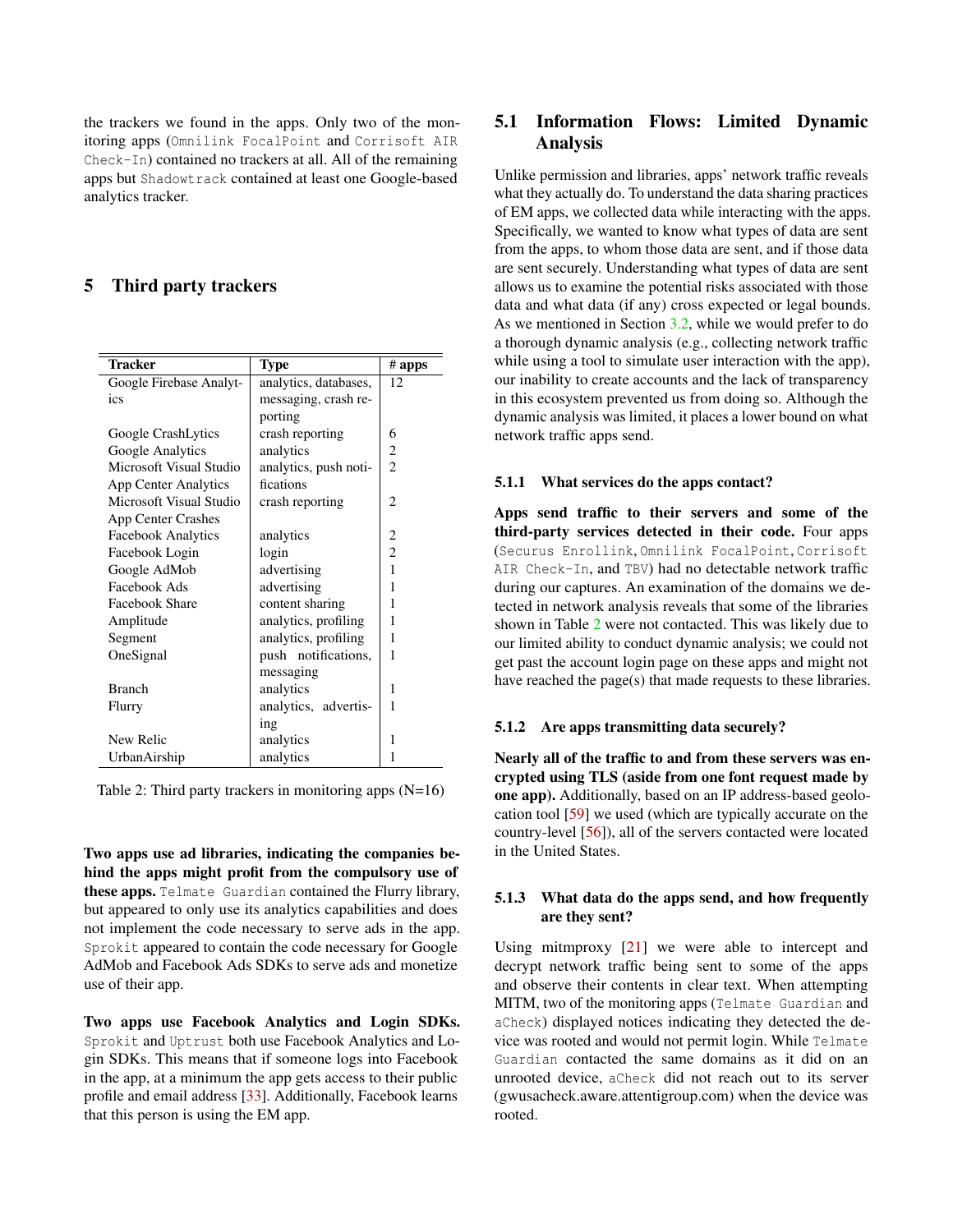Although the volume of network traffic was low, apps sent general device information using both event- and time-driven requests. Generally, most apps did not send much data, but those that did sent general device info.

We observed two apps sending time-driven requests. Telmate Guardian pinged New Relic once every minute, sending device data and information about domains recently contacted by the app. Sprokit contacted Facebook once every five minutes, sending several data. Telmate Guardian and TRACKphone Lite both sent event-driven requests to third-party libraries (Flurry and Branch, respectively) whenever the apps were moved between the foreground and the background (e.g., if the person using the phone was looking at the app or not). This could be used to calculate the total amount of time someone is using an app or potentially to ensure someone is looking at the app.

### 5.1.4 Is potentially sensitive information about a monitored person available to any entity able to passively observe the phone's network traffic?

A passive observer on the same Wi-Fi network or an entity such as an ISP may be able to know that the person connected to their network is under EM and using one of these apps based on the domains they observe. Six of the 16 apps (aCheck, BI SmartLINK, Community Supervision, IntelliTrack Mobile, RePath, and Telmate Guardian) contacted domains that might uniquely identify the apps, meaning that the domains often included the names of the apps or their parent companies; a list of these domains is available in the appendix. For example, Telmate Guardian contacted domain api.telmateguardian.com. This information could allow passive observers—e.g., coffee shops, airports, schools, employers, Airbnb hosts—to know if someone is under EM.

### 5.2 Case Studies of Apps

We present case studies of the most privileged and least privileged apps to 1) understand the spectrum of potential invasiveness of the apps and 2) derive a minimum set of permissions that might be needed by these apps. This comparison assumes the apps have similar goals and requirements; we discuss the limitations of this assumption in Section [7.2.](#page-11-1) While it might be preferable to holistically identify the "best" and "worst" apps, the asymmetric information available for each app (e.g., some have no reviews while others have dozens) made such comparisons challenging. Consequently, we compared the apps on the dimensions we could access universally (i.e., the number of permissions).

#### 5.2.1 Which app was the most privileged?

**Sprokit** was the most privileged app and potentially the most invasive because it requested the most dangerous

permissions, had the most third-party libraries, and was the only app we observed sending sensor (accelerometer) data *prior to login*. Sprokit requested most dangerous permissions of any app we analyzed (14/16 of the permissions shown in Table [1\)](#page-4-0). Sprokit had nine third-party libraries, the highest number for any app we analyzed: Google Analytics, Google Firebase Analytics, Google AdMob, Facebook Analytics, Facebook Login, Facebook Ads, Facebook Share, Amplitude, and Segment.

Sprokit contacted Facebook at https://www.facebook.com/adnw\_sync2 once every five minutes, sending several data including, but not limited to: if the device is rooted, current accelerometer readings, the amount of total/free device memory, battery stats, general device info, and a flag indicating if the app requires compliance with the Children's Online Privacy Protection Act (COPPA). We did not observe any other apps sending mobile sensor (e.g., accelerometer, gyroscope, barometer) data. We also did not observe web requests to any of the other, non-Facebook libraries we observed during static analysis.

Sprokit has 101-500 downloads in the Google Play Store. Its website [\[77\]](#page-15-15) does not contain a list of entities using the app, indicating that its reach might still be quite small. If these install numbers are not accurate, the discrepancy could be explained if the apps are side-loaded [\[78\]](#page-15-16).

#### 5.2.2 Which app was the least privileged?

**Uptrust** was the least privileged app because it requested the fewest permissions, and it was the only app that did not request any location permissions. Uptrust is the only app in our analysis that did not request any dangerous permissions; it also requested the fewest normal Android permissions of the apps we analyzed. Our static analysis detected that Uptrust included three third-party libraries: Google Firebase Analytics, Facebook Analytics, and Facebook Login.

While conducting MITM, we observed network traffic being sent to Google Firebase and at least one of the Facebook libraries. Specifically, a POST request to https://firebaseinstallations.googleapis.com logged that the Uptrust app was installed and sent back an authentication token. Several requests sent to graph.facebook.com appeared to log the installation of the Uptrust app (event: MOBILE\_APP\_INSTALL) and other custom events (event: CUSTOM\_APP\_EVENTS), including fb\_sdk\_settings\_changed and fb\_sdk\_initialize. Each request to Facebook contained an anonymous id (anon\_id) and an advertiser ID (advertiser\_id), along with an advertiser\_tracking\_enabled flag set to true and some device information (such as phone type and Android API version).

Although Uptrust's website lists 104 states & local agencies that have used its app, it only has between 501-1000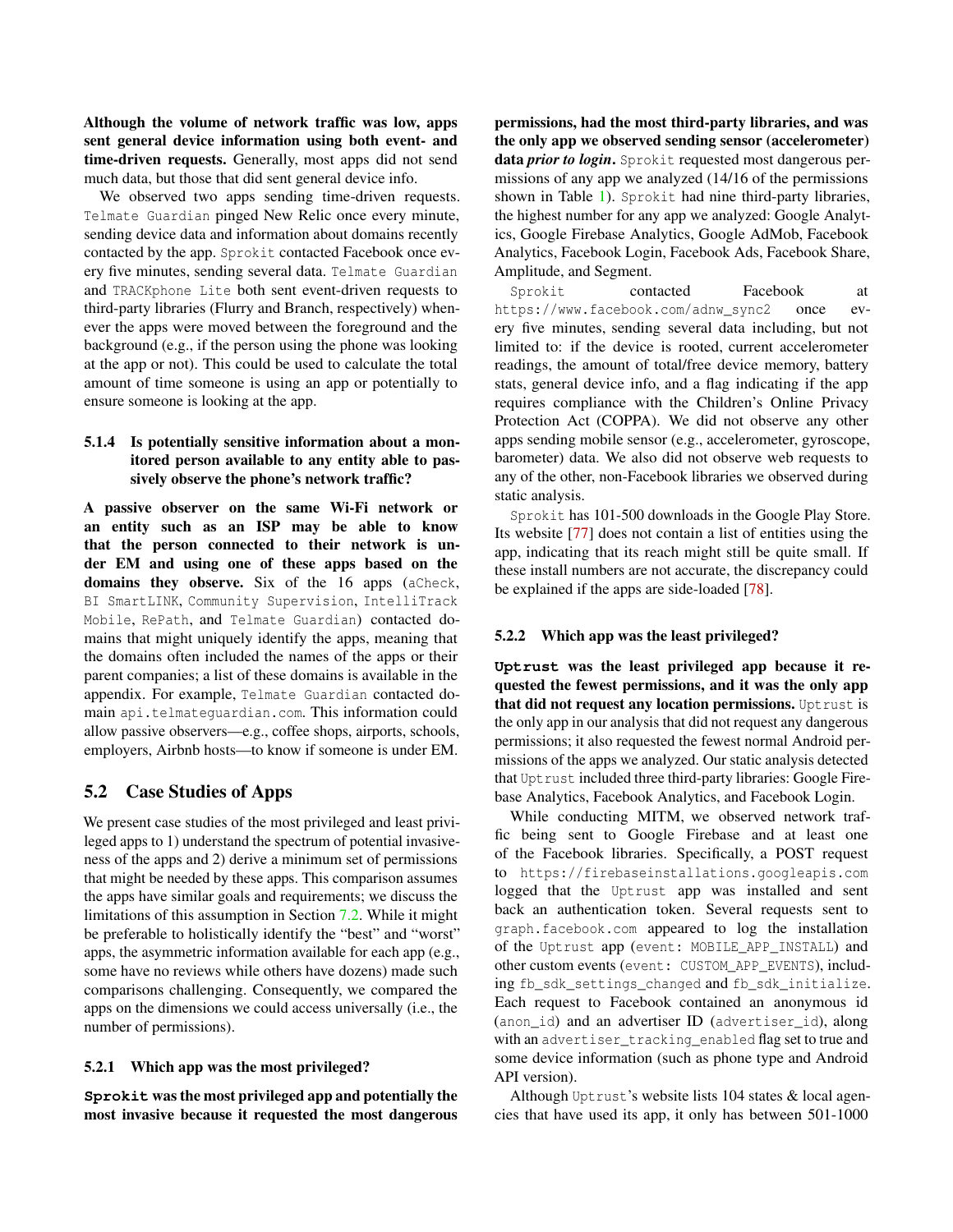installs in the Google Play Store [\[82\]](#page-15-17).

#### 5.2.3 Takeaways

While Sprokit and Uptrust both state that their apps do no track its users [\[77,](#page-15-15) [82\]](#page-15-17), there is a wide discrepancy regarding the permissions they request, the number of third-party libraries they include, and the amount and type of network traffic we observed in our limited dynamic analysis. It is worth noting that although we determined Sprokit was the most privileged app, its website suggests that it does not track people: "We Strive to Prevent E-Carceration; No tracking; No recording; Non-stigmatizing" [\[77\]](#page-15-15).

### <span id="page-7-0"></span>5.3 Concerns in the App Reviews

Because the data collection and sharing practices of the apps ultimately impact the people required to use them, it is important to understand what concerns they have about these practices—providing more depth to our understanding of people's actual experiences with these apps in ways that a strictly technical analysis cannot.

To understand the concerns of people using these apps, we qualitatively coded reviews of these apps in the Google Play Store. Twelve of the 16 apps had visible reviews ( $N = 257$ ) in the Google Play Store; aCheck, Sprokit, TRACKphone Lite, and Uptrust were the exceptions.

### 5.3.1 What were the general sentiments towards the apps in the reviews?

While there were some positive reviews, widespread lack of functionality, these apps' disruptiveness, and dissatisfaction with the *proper function* of these apps caused the reviews to be overwhelmingly negative (n=165). While some of the negative reviews did not contain an explanation for the negative review—e.g., R94: "*Worst app ever*"—the majority of them (n=104) mentioned a malfunction in the app. Some of the most common malfunctions were not being able to perform a successful check-in in the app, not receiving a notification for a check-in, or an app no longer working after an update. Several reviews also mentioned not knowing how to log in to the app or make an account, since most of the apps do not allow account creation. Among the negative reviews that provided more context, some (n=41) described dissatisfaction with a *properly-functioning* app, often raising issues with the performance of the app or the fact that they have to use the app at all.

There were also several positive reviews (n=75). Some of them (n=33) provided no explanation for the positive review (e.g., R8: "*Very good*") while others (n=42) described how the app is good for communication, staying on track with the conditions of their supervision, or avoiding having to physically go into an office to meet with their supervisor—e.g., R172: "*The best app for Offender Report in. No more need to drive down to see your probation officer. Make payments right from your phone*."

#### 5.3.2 What types of malfunctions were mentioned?

Malfunctions discussed by the reviewers of were mostly related to an inability to use the app to successfully perform a check-in—an important requirement of community supervision. This inability to check-in was often attributed to failures in the apps' facial recognition, voice recognition, or location detection systems. Some failed check-ins were attributed to general lack of functionality (e.g., R189: "*app [won't] let me check in,it has been having problems all day today*") or not receiving notifications that a checkin was being requested (e.g., R32: "*Does not do notifications. Causes of problem with PO [probation/parole officer]*").

Some reviews (n=33) also mentioned failures that involved smartphone sensors (e.g., camera, microphone, location). Several apps require people to send a picture, send a video, or hold the phone to their face while facial recognition happens. Common problems related to camera usage included inability to take a picture or record a video and not being recognized by facial recognition algorithms. Regarding facial recognition, R37 wrote "*The facial recognition needs to be refined since I didn't have makeup on when I took the first pictures, however when I put on makeup, facial recognition becomes much harder, even in adequate lighting*," and R41 said "*Facial recognition is terrible. I've given up.*" Research by Buolamwini and Gebru [\[18\]](#page-13-8) showed that facial analysis algorithms have significantly higher error rates on darkerskinned people; this could cause facial recognition problems to disproportionately impact Black (or other darker-skinned) people under EM. A review added by R93 during the international COVID-19 pandemic read "*Can be very inconvenient when I am out in public and have to take my mask off to check in ...*"

R198 expressed frustration with the location sensor: "*Hate it.. it goes off for nothing and it supposed to be gps but can't even detect the right location..... STUPID APP...*" Another reviewer (R150) described their troubles with using the microphone for voice recognition: "*It keeps locking up. I have never gotten past the voice analysis. It truly sucks*."

### 5.3.3 What types of disruptions did EM apps cause in people's lives?

Disruptions caused by the apps included 1) loud alerts in inappropriate settings (e.g., work or church) or at inappropriate times (e.g., they were asleep), 2) taking up significant resources on their smartphones, such as space and battery, and 3) causing the entire smartphone to crash or freeze, potentially jeopardizing an EM condition that their phone is always running and available. These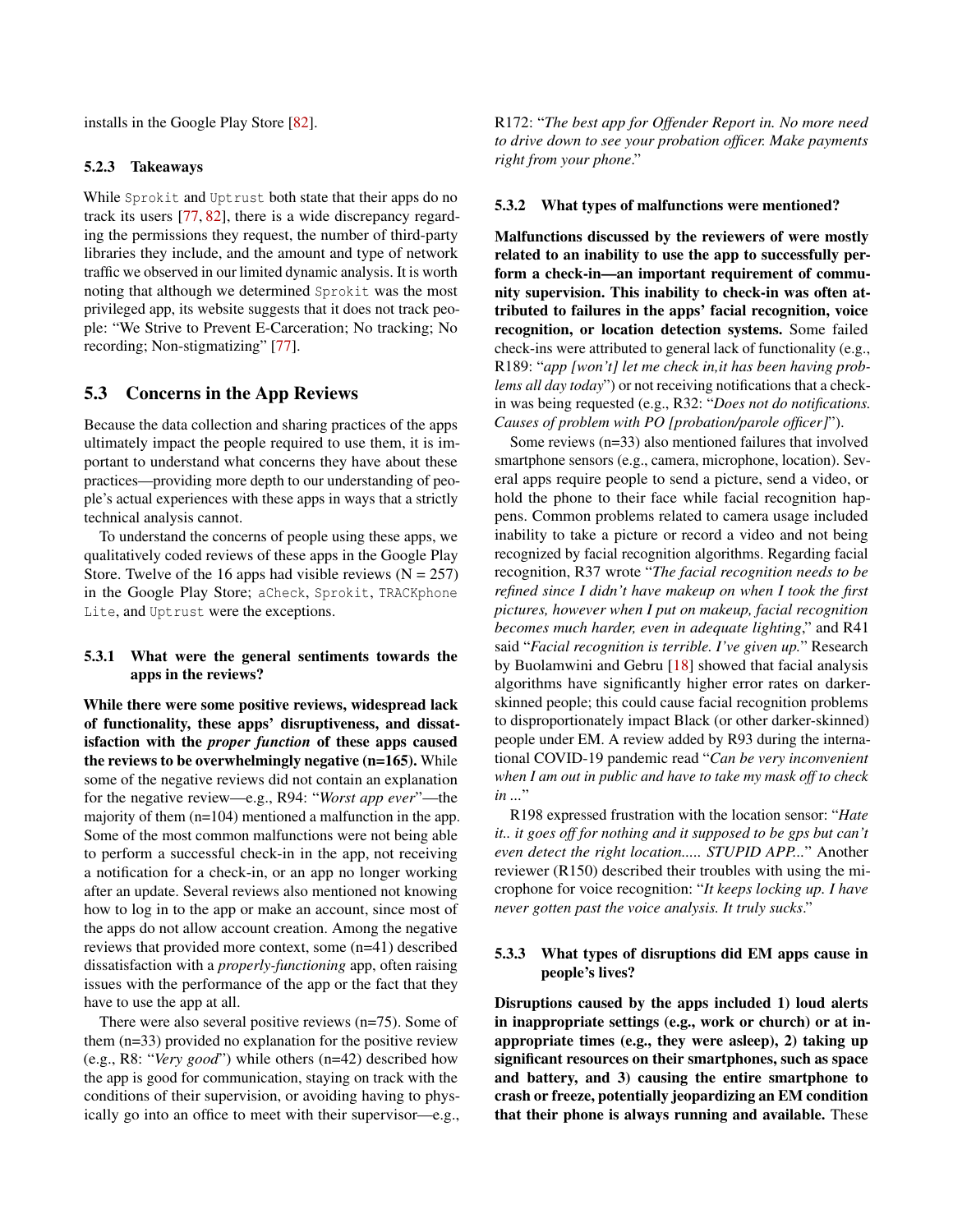disruptions could violate the information security principles of availability (if the app causes the phone's OS to crash) and confidentiality (because of privacy leakage when loud notifications happen). The reviews contained descriptions of disruptions they cause in the reviewers' lives, particularly the notifications from the apps and the problems the apps cause on their smartphones. Regarding the volume of the notifications from the app, R129 wrote "*... Raises all media to maximum volume when the notification goes off (even on silent) which is incredibly harmful to your ears with ear buds in*." Another reviewer (R133) wrote "*... the notification overrides my phone's silent/vibrate function which is a nuisance for certain places (e.g. church, work etc.). When I first started the program I could keep it silent, then it started overriding about a month into it.*" The reviewers also mentioned how the timing of the notifications can be disruptive, sometimes going off while they are asleep—e.g., R184: "*it has costed me a job already because they ping you in the middle of the night while you are asleep. cant wake up on time to get to work*," R180: "*It goes off all night and keeps me awake ...*"

Several reviewers mentioned how the apps they use constantly draining battery from their phones. To remedy this, one reviewer described purchasing an external battery to ensure that their phone always had power. Other complaints were about the amount of memory these apps take up and how using these apps can cause their entire phones to glitch and freeze. Regarding the memory requirements of an app, R228 wrote "*This is b.s. man.. gotta update every few weeks bcuz they keep thinkin of new ways to keep their boots on our necks.. it ends up taking so much space, you gotta buy a phone JUST FOR THIS ONE APP!!!! ZERO STARS*."

Discussing crashes and battery, R64 wrote "*App constantly crashes in the background, no response from support. Drains battery from constantly reopening and crashing*" and R87 wrote "*Freezing up phone and causes a lot of glitches along with consuming battery life*."

#### 5.3.4 What comparisons did the reviews make to alternatives?

EM apps were compared to ankle monitors and prisons in a few reviews; EM apps were described as better than prison, and both better and worse than ankle monitors. Reviewers of the apps sometimes compared them to other methods of EM, namely ankle monitors. Two reviewers described using an app as better or more tolerable than using an ankle monitor (R91: "*... it's one hundred percent more livable than an ankle bracelet ...*"). Conversely, one reviewer said they preferred using an ankle monitor to using an app, after listing a myriad of problems they encountered with the app—R129: "*... Ridiculous waste of money for something that does nothing but frustrate you. Ankle monitor > [*Outreach Smartphone Monitoring*] ANY DAY*." Similarly, another reviewer suggested that people under EM should use a different method

for location tracking if they have other options available to them—R179: "*It's a horrible app and if you have a choice of some other gps options take it*.".

Reviewers also compared using the apps to being incarcerated. Unsurprisingly, while they described using the apps as inefficient and dysfunctional, some reviewers still thought using the apps was much better than being in prison or jail. R187 wrote "*Horrible app. Constant network problems, won't let me pay on the app ... extremely inefficient all around. but... it is better [than] prison..*."

### 5.3.5 What did the reviews say about concerns of people using EM apps and the risks they faced?

Reviewers described a general sense of injustice by being required to use these apps. They also raised privacy concerns, and felt that using this apps would lead to more problems with their EM supervisors and potentially imprisonment. Some reviewers (n=9) explicitly mentioned surveillance or privacy concerns that they have with the apps they were using. For example R217 wrote "*It's ok. I don't trust it because it is very intrusive but have no choice in the matter because I am on state probation.*"

Reviewers (n=23) raised the risk of them getting a violation because of the app malfunctioning. R37 wrote "*I've been having trouble with the check-ins not alerting my phone which causes my probation officer to call and threaten to file a warrant for my arrest because I missed the check-ins, which is incredibly frustrating and distressing.*" Similarly, R192 said "*This app has a very bad default in it ... when trying to report to your parole officer it has a tendency to not allow you to report ... when it says that you need to report it is not logging it in so therefore if you have this app you are going to go to jail because it's going to make you fail ...*"

More generally, 57 reviews mentioned a broad sense of injustice or being wronged. One reviewer (R209), who used an app as part of a drug treatment program, pleaded with the app's developers to fix its problems:

"l'm a drug court client in phase 5 been in the program over a year done very well[,] worried about this app it doesn't work not very well[,] the developer's should be ashamed of themselves[,] this is my sobriety and freedom that's at stake this app has the ability to destroy all l have work so hard for[,] please fix it or take it down[,] your money is not worth my freedom !!!!"

# <span id="page-8-0"></span>5.4 Privacy Policies

We inspected the privacy policies of these apps 1) to understand their described data collection and sharing practices, 2) to observe what regulatory limits on these practices they raised, and 3) to determine if the behavior we observed during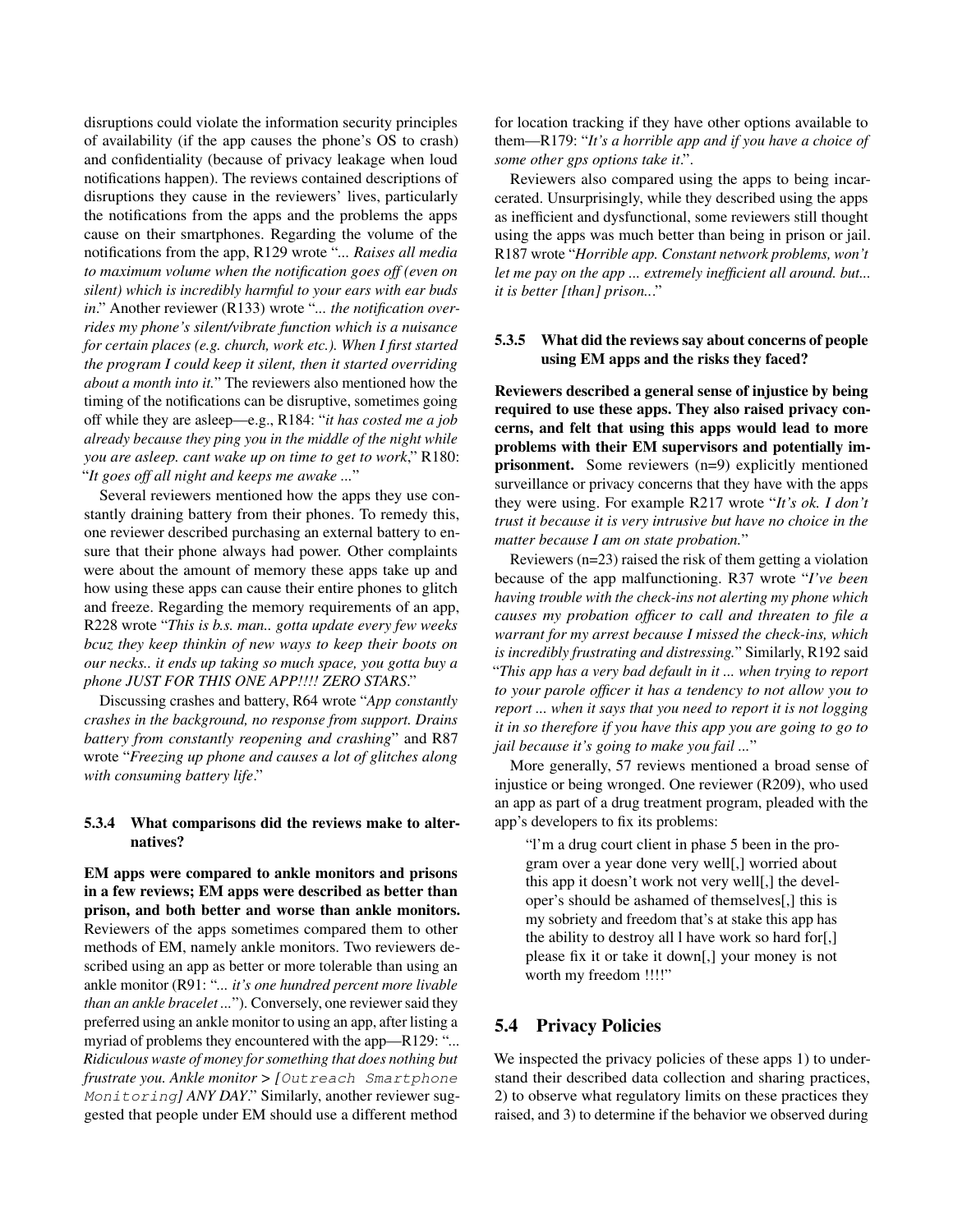our technical analysis was covered (explicitly or implicitly) by statements in the policies.

Three apps did not have a privacy policy available in the Google Play Store, indicating that they may be in violation of the Google Play Store's user data policies. Every app in the Google Play Store "must post a privacy policy in both the designated field in Play Console and within the app itself" [\[43\]](#page-14-2). Out of the 16 apps we analyzed, three of them (Community Supervision, Corrisoft AIR Check-In, Sprokit) had links that did not actually point to a privacy policy. Corrisoft AIR Check-In even had the words "Privacy Policy" on its website but there was no hyperlink to click on [\[20\]](#page-14-19). This means these three apps appear to be in violation of the Google Play Store's user data policies [\[43\]](#page-14-2).

Only 9 apps had a privacy policy that explicitly addresses the apps' usage, and one of them may have taken down a relevant privacy policy in response to public scrutiny. Although 3 apps did not have a privacy policy linked the Google Play Store, we were able to find one of the policies on the app's website, bringing the number of policies we found to 14. Of the 14 privacy policies that we were able to locate, four of them do not reference the EM apps, with three of them specifically referring only to the "Site" where the privacy policy was hosted. It could be argued that these four policies also violate Google Play's policy because they do not address their respective apps; however, this violation is less straightforward than the aforementioned one. BI SmartLINK's Google Play page had a link that appeared to be to an app-specific privacy policy ([https://bi.com/products-and-services/bi](https://bi.com/products-and-services/bi-smartlink-privacy-policy/)[smartlink-privacy-policy/](https://bi.com/products-and-services/bi-smartlink-privacy-policy/)), but the URL forwarded to a generic privacy privacy with no mention of the app (<https://bi.com/privacy/>). Interestingly, as recently as May 2021, the app-specific BI SmartLINK URL was active and contained relevant information [\[48\]](#page-14-20). Later that month, a report critiquing the app and referencing its privacy policy ("*... SmartLINK's privacy policy indicates that the application can share virtually any information collected through the application, even beyond the scope of the monitoring plan,* with the supervising officer") was published [\[61\]](#page-15-4); as of October 2021 that privacy policy is no longer reachable. This means that only 9/16 apps currently have privacy policies that appear to be applicable to their respective apps; we describe these nine apps' policies in more detail below.

#### 5.4.1 Data collection & sharing

While the level of details regarding data collection vary, almost all the apps said that they share data with thirdparties, sometimes for marketing or advertising purposes. While some apps' privacy policies gave very detailed description of what data they collected—RePath even explicitly mentioned the sensitive permissions requested in the app and

provided a use case for each one [\[29\]](#page-14-21)—other apps were quite vague, with text like "we may require you to provide us with certain personally identifiable information" [\[58\]](#page-15-18).

Eight of the nine policies had language about sharing data with law enforcement, a supervisor, or a court-based entity. Although these policies state that they will comply with warrants, they also outline other reasons they might share data with one of these entities without a warrant, such as to "protect and defend the rights or property of [the company]" [\[41\]](#page-14-22). Eight of the nine policies also described their data sharing practices with third-parties. These practices appeared to be similar across the policies; one's personal data is typically shared with affiliates, subsidiaries of the companies, or a service provider. The service providers include companies that do web hosting, marketing, analytics, and advertising.

Regarding selling data, five of the policies said explicitly that they do not sell one's data. Seven of the policies mention that data will be used for marketing, sometimes for marketing the company's own product and advertisements.

#### 5.4.2 Regulations

Apps mentioned regulations but may consider themselves exempt from complying with certain portions of them. The privacy policies may be relevant if people under EM bring legal challenges against third-party data disclosures or retention. For example, the California Consumer Privacy Act (CCPA) created certain rights for California residents to request deletion of personal information by private business and permits civil penalties for violations [\[1\]](#page-13-9). However, the Act only applies to companies of a certain size or revenue [\[2\]](#page-13-10), and it is unclear whether the businesses producing EM apps would qualify. Additionally, prior research on prison technology companies indicates CCPA may have little impact, even if it applies, due to broad exceptions within privacy policies [\[66\]](#page-15-19).

Five policies mentioned CCPA, and four mentioned Children's Online Privacy Protection Act (COPPA). One app (IntelliTrack Mobile) described itself as exempt from CCPA's data deletion clause and that the community supervisor should be contacted, saying it is "generally exempt from the Right to Delete requirements of CCPA. All Right to Know, Right to Receive and Right to Delete requests should be directed to your corresponding Supervising Authority" [\[41\]](#page-14-22). Another policy mentioned that "monitored users" may have limited deletion rights [\[57\]](#page-15-20). Similarly, while five policies contained text about data deletion and retention, only one (Shadowtrack) named a fixed duration after which data would be deleted: "All facial recognition data is stored for a period of up to seven years after the Enrollee is removed from the program. This retention time period is dictated by the supervising agency" [\[79\]](#page-15-21).

Two app policies included the possibility that data might be stored or processed outside of the U.S., bringing into question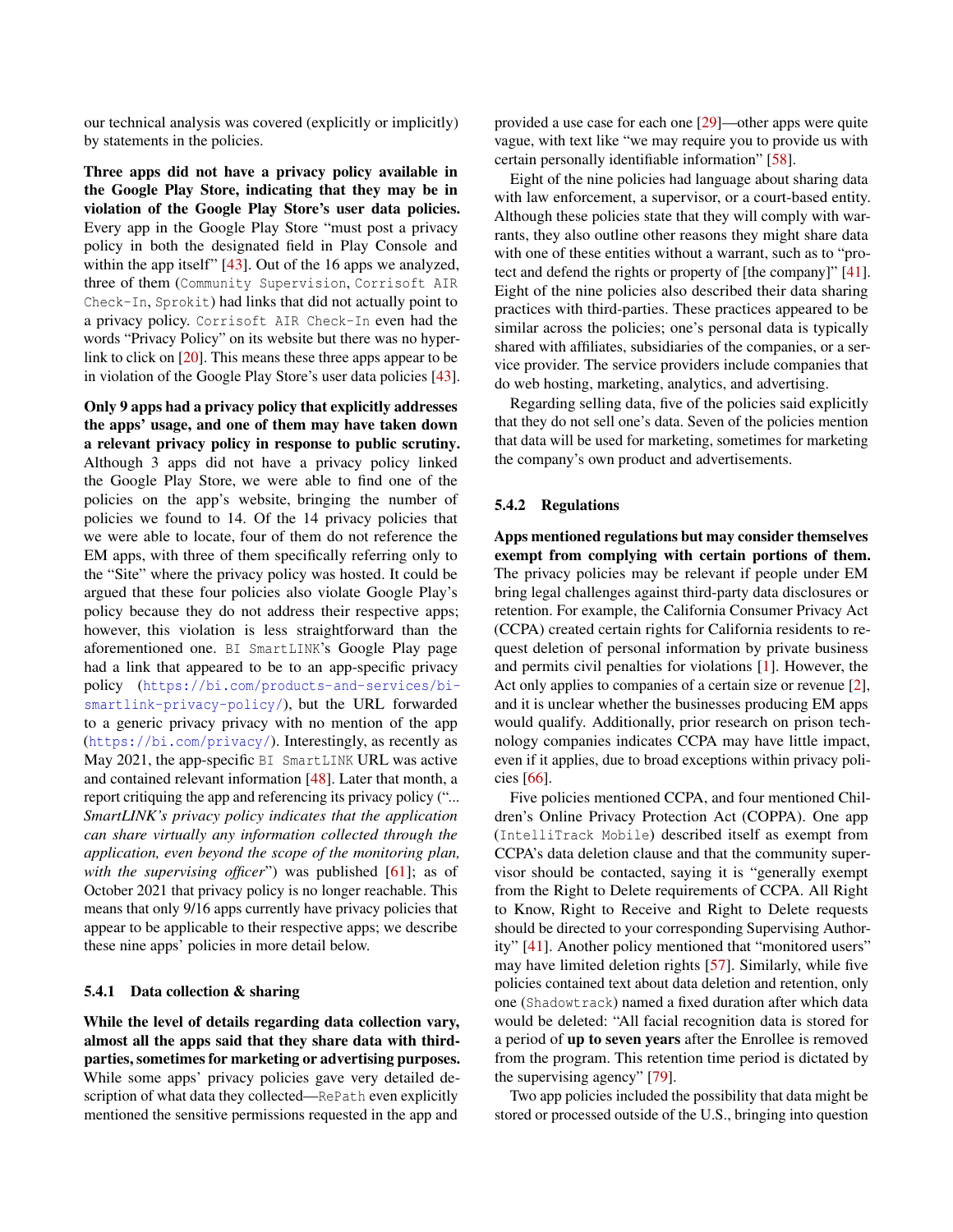how the privacy laws abroad may conflict with those of the U.S. and if that affects the monitored individual's data rights.

### <span id="page-10-0"></span>6 Putting Our Results in Legal Context

To understand the legal ramifications of these apps and what protections exist for people on EM, we examined the legal context for EM apps. The Constitution and its interpretation by the Supreme Court set the baseline of protection against invasive community supervision practices. Existing protections often arise from *legal challenges* alleging unconstitutional practices; these rulings, if favorable for the people on EM, can set limits on the scope of certain invasive practices.

However, legal challenges to EM of individuals under supervision face three significant hurdles. First, constitutional precedent is unfavorable, particularly when "public safety" is balanced against the privacy rights of a disfavored group like people convicted or accused of a crime. Second, individuals under supervision are already subject to strict conditions infringing the right to privacy, freedom of speech, and religion; arguably, smartphone EM is no different [\[45\]](#page-14-23). Third, advocates may be hesitant to challenge EM because they believe its alternative would be greater incarceration, rather than abolition; we discuss this third point in more detail in Section [7.3.](#page-11-2)

Courts disagree on the limits of continuous EM of supervised individuals, and the Supreme Court has yet to decide the issue [\[87\]](#page-15-22). The most relevant constitutional protection against government EM is the Fourth Amendment right to be free from unreasonable searches and seizures. Smartphone apps present a search of phone data as well as location data [\[6\]](#page-13-11). "The touchstone of the Fourth Amendment is reasonableness" based on the degree of intrusion into an individual's privacy [\[4\]](#page-13-12). The Supreme Court, however, has held that probationers and parolees have a diminished expectation of privacy [\[5\]](#page-13-13), since criminal convictions necessarily "curtail an offender's freedoms" [\[4\]](#page-13-12)—although, as previously discussed, not everyone under EM has been convicted of a crime (e.g., people on pretrial release or release from immigrant detention). The court balances this diminished expectation of privacy against government interests that include "integrating probationers back into the community, combating recidivism, and protecting potential victims" [\[5\]](#page-13-13). Against such vague state interests, "searches are almost always deemed reasonable" [\[85\]](#page-15-23).

The breadth and continuous nature of smartphone surveillance raises the question: at some point, surely *some* kind of search must be unreasonable? However, the government may circumvent the reasonableness requirement altogether by invoking a questionable notion of consent. Some circuit courts have held that because the criminal defendant agreed to warrantless searches in their supervision conditions to avoid incarceration, they have consented to the search and forfeit the right to raise a Fourth Amendment claim [\[85\]](#page-15-23)—regardless

of the obvious issues of coercion (i.e., if you must use the app or go to jail) [\[45\]](#page-14-23). Notably, the relevant consent in such a case is not to the privacy policy of the smartphone application, but to the conditions of supervision imposed by a court or administrative body [\[7\]](#page-13-14). As a result of both the Fourth Amendment "reasonableness" analysis and consent arguments, groundbreaking Supreme Court cases such as *Riley v. California* and *United States v. Carpenter*, which imposed greater protections on smartphone searches or location data  $[6, 8]$  $[6, 8]$  $[6, 8]$ , have generally not been applied to individuals on probation or parole [\[85\]](#page-15-23).

Private companies may face legal challenges as well. Although the Fourth Amendment generally only applies to government actors [\[3\]](#page-13-16), it may also apply to private actors who are sufficiently involved in a public action such as administering criminal punishment [\[32,](#page-14-24) [73\]](#page-15-24). Constitutional law aside, private contractors are still subject to statutory, contractual, and regulatory requirements as well as tort law [\[60\]](#page-15-25), all of which can be used to challenge faulty monitors [\[31,](#page-14-25) [38\]](#page-14-26).

Advocates face an uphill battle in distinguishing smartphone EM from other conditions of supervision that have been deemed legally permissible. For example, one district court, in responding to an ICE detainee's claim that 24/7 smartphone monitoring encroached on his individual liberty, noted "far more onerous" conditions such as mandatory lifetime sex offender registry or prohibiting a parolee from leaving the state for four years are legally valid; EM seems tame in comparison [\[11\]](#page-13-17).

Ultimately, it is difficult for anyone to bring legal challenges if they are faced with a false choice of opting in to EM when the alternative is incarceration. It is necessary to move beyond "alternatives," as discussed in Section [7.3.](#page-11-2)

### 7 Discussion

#### 7.1 EM Apps Introduce New Harms & Risks

Due to their multipurpose use, EM smartphone apps introduce new risks to people, relative to both typical community supervision and ankle monitors. Because of the range of mobile OS permissions and sensors on smartphones, apps can collect and share significantly more data than ankle monitors (even ones that may have microphones). These data can be shared digitally with third-parties used within the app but also can be shared by EM supervisors with police or other prosecutorial entities.

Using EM apps also means that entities that might not otherwise be aware that an individual is under EM now know this. For example, network service providers (e.g., ISPs) observing network traffic may be able to telling that someone is using an EM app based on a domain. Mobile operating systems (e.g., iOS, Android) log whenever someone downloads these apps. Third-party libraries (e.g., Facebook) can learn that an individual is using an app, and they may have additional personal data about this individual.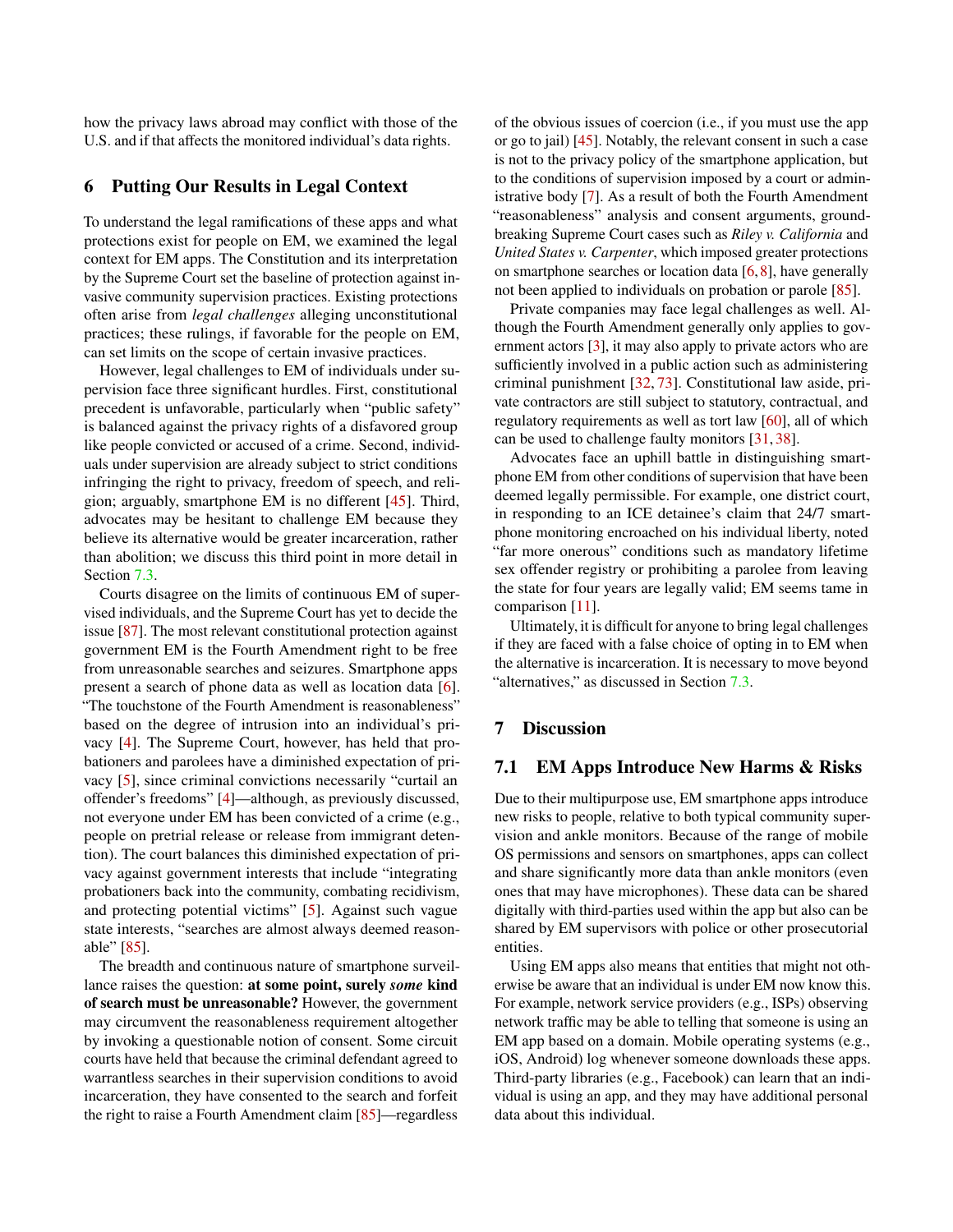As discussed in Section [5.3,](#page-7-0) the apps are often unreliable and dysfunctional. Many reviews discussed a variety of malfunctions within the app. Other reviews described how the apps affected the performance of their entire device, causing it to crash. These issues could cause people using EM apps to be more likely to fail a check-in; some reviews mentioned how people felt that these apps were setting them up to fail. Given that people might not be able to successfully checkin, and they need to have their devices on and charged as a condition of EM, it can be argued that the use of the apps is likely to increase interactions between people under EM and their supervisor and increase the likelihood that they might be incarcerated.

Our results indicate that some apps request permissions that let them access audio and video data, and may periodically send data to servers (e.g., Sprokit contacting Facebook every five minutes). The amount of data sent by these apps may create financial burdens for people using them. Given that the poorest people are overrepresented in community supervision [\[51\]](#page-14-27), and poorer people are more likely to use prepaid phone plans [\[67\]](#page-15-26), apps that send significant video or audio data for biometric verification could be costly. The cost of mobile data plans necessary to use the apps can be burdensome, especially in addition to the fees that may be required as an EM condition [\[35,](#page-14-0) [86\]](#page-15-6).

It is worth noting that while we believe EM smartphone apps introduce new risks and harms to people on community supervision, we do not seek to imply that these new risks and harms are more significant or important than those already imposed by the conditions of community supervision. The restrictive conditions of community supervision (and the predictable failures to comply with these stringent conditions [\[27\]](#page-14-28)) "can lead to job loss, housing instability, difficulty caring for children, interruptions in healthcare, and a host of other collateral consequences" [\[30,](#page-14-6) [52,](#page-14-29) [70\]](#page-15-27). Using EM apps adds to an already onerous list of things people under community supervision must manage.

# <span id="page-11-1"></span>7.2 Examining the "Least Privileged" App

We observed a potentially wide discrepancy along multiple dimensions between the least privileged (Uptrust) and the most privileged apps (Sprokit). This discrepancy raises the question: what permissions are necessary for these apps to accomplish their goals? In computer security & privacy, the principle of least privilege states that a system "should operate using the least set of privileges necessary to complete the job" [\[74\]](#page-15-28); this principle has relevance in this ecosystem. If an app's goal is rehabilitation, it may focus more on features like court date reminders and request the minimum permissions necessary to support those features. If its goal is surveillance, it will likely request as many permissions as possible to collect the widest range of data, and may share that data widely.

That said, we acknowledge that although the apps can be

used for similar purposes, they may have different goals (e.g., enforcing a home curfew versus daily breathalyzer readings) and consequently need different permissions. There is no existing standard for what functionality EM apps should or should not include nor what permissions EM apps should request, and from a legal perspective there is no burden (that we are aware of) on the government to choose a less privileged app over one that might be more privileged. Nonetheless, it is still helpful for us to identify the least privileged app to inform policymakers who can develop regulatory limits for EM apps and may use the least privileged permissions access as a model. Our paper provides empirical data for a multistakeholder conversation to potentially develop a model to determine what permissions are necessary and how much data collection is "too much" (if these apps are to continue to be used).

# <span id="page-11-2"></span>7.3 Moving Beyond "Alternatives"

As we note in Section [6,](#page-10-0) legal precedent is not favorable to parolees and probationers, or to challenges regarding consent, since people under EM may "agree" to the conditions to avoid incarceration. Since they consent to the general conditions of EM rather than the terms and conditions of an app, people under EM may be subject to whatever data practices the app vendor itself desires (as long as these practices are not disagreeable to the EM supervisor and do not violate contract terms). EM app vendors can force updates and change their privacy policies (if they have one) at any time, and the people coerced to use these apps may not have a successful pathway to legally challenging any of its practices because they "consented."

Regardless of what legal arguments may be raised to challenge EM, it is important to know that the choice is not just "EM or incarceration," as judges and prosecutors may present it; there is also effective community-based rehabilitation. As Chaz Arnett has noted, "the narrow comparison between jail and electronic monitoring" provides an incomplete choice when a variety of abolitionist alternatives may be explored [\[13\]](#page-13-18). Most importantly, as Kate Weisburd wrote, "[t]here is no empirical evidence ... that monitoring is used as an alternative; and that in a world without monitors the same people would (or should) remain incarcerated" [\[13\]](#page-13-18); a recent report examining pretrial electronic monitoring in Los Angeles County supports this [\[84\]](#page-15-29).

### <span id="page-11-0"></span>7.4 Recommendations

In light of our findings, we direct our recommendations to technology companies and the computer security and privacy research community.

Mobile app marketplaces. Mobile app marketplaces (e.g., the Google Play Store) should realize that they are not neutral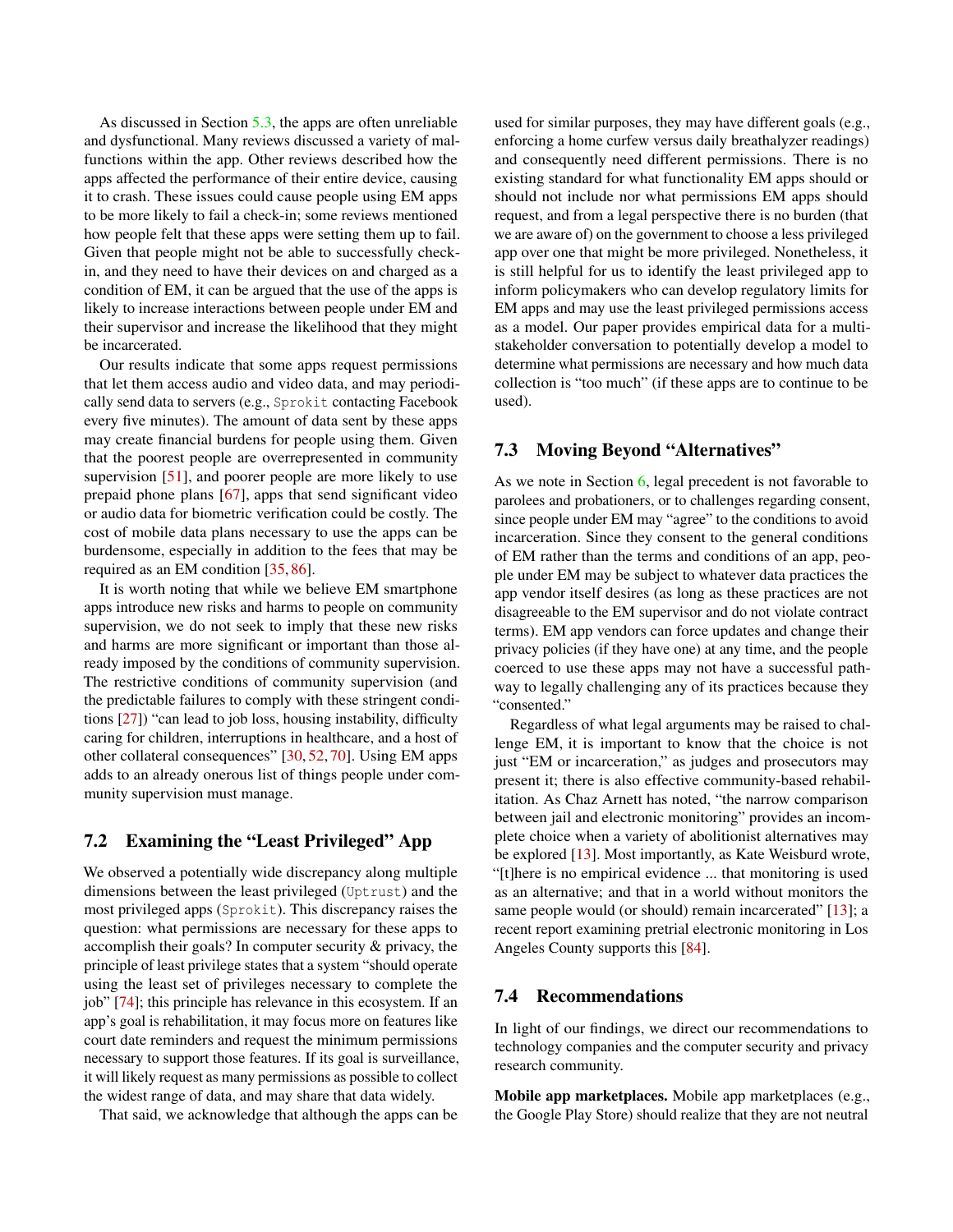actors and that they have a place in the future of EM apps. They can enforce their terms of use and require apps that collect sensitive data to have a privacy policy that describes how the app functions or be taken down from the marketplace; this could cause up to several apps in this study to be removed. However if they are immediately removed, people who are required to use them or to newly enroll may be unable to do so and may face immediate harm as a result. A similar risk exists if a company removes their app from the Google Play Store (like Sprokit) while it continues to be used. EM apps being removed from app marketplaces could lead to supervisors sideloading [\[78\]](#page-15-16) these apps onto people's devices (instead of downloading them from app marketplaces), and this ecosystem would become more opaque. However, another possibility is that the usage of EM apps would become untenable; the labor required from EM supervisors (managing app updates and complaints) might lead to a decline in their usage.

Relatedly, app marketplaces could also modify their terms of use to limit the use of apps in their marketplace in carceral contexts. App marketplaces could have special rules for EM apps. Just as incarcerated people and people on probation/parole may be considered a "special population" by an IRB, one could imagine a flag that app developers are required to set if their app is used for electronic monitoring. This flag could trigger additional rules, including increased transparency requirements. The Google Play Store already prohibits apps that block ads and apps that allow people to cheat at games [\[39\]](#page-14-30). They could similarly prohibit EM apps. In allowing EM apps and banning others, they are making a set of value judgements; our work calls on them to consider whether these value judgements are appropriate.

Computer security & privacy researchers. EM apps exist within a broader ecosystem of carceral technologies. This ecosystem includes technologies like ankle monitors, recidivism risk-assessment tools, and mental health prediction targeted at incarcerated people. These same technologies are often administered by private companies on behalf of public sector entities, meaning that they may not be subject to the same public records requirements as governments. Despite the severe impact that these technologies may have on people affected by them, many of their internal parameters and controls are unknown. While understanding the inner workings of these technologies is not necessary to understand the harm they may cause, it may benefit the public by exposing faulty or discriminatory inputs and the harms that they *do* cause. Given our skills for understanding complex systems and frequently interdisciplinary methods, the computer security & privacy research community is particularly well-positioned to make a positive impact in this space by increasing transparency and, consequently, accountability.

Future work in this space could determine how to more thoroughly study EM apps and overcome the significant ethical concerns and structural challenges. To actually understand usage one needs to have an app that is paired with an account run by an EM supervisor; we do not currently have the structures in place to conduct these experiments.

Other recommendations. Regarding recommendations for legislators, judges, prosecutors, state and county community corrections organizations, or activists, we will defer to the recommendations of those organizations and people actively working in these sectors. We refer the readers to the work of Kate Weisburd [\[85,](#page-15-23)[86\]](#page-15-6), Just Futures Law & Mijente [\[61\]](#page-15-4), and James Kilgore [\[54,](#page-14-31)[55\]](#page-15-30) for detailed recommendations for each of these actors.

### 8 Related Work

### 8.1 Electronic Monitoring

Weisburd compiled and analyzed almost 300 state and local policies governing people on EM [\[86\]](#page-15-6), the largest such compilation [\[30\]](#page-14-6). In addition to providing detailed background on the characteristics of different EM technologies (including smartphone apps), Weisburd also found that these technologies (deemed "punitive surveillance") are invasive and restrictive and argues that their use is itself a *form of punishment*, rather than rehabilitative, as they are often presented.

Just Futures Law & Mijente published a report in May 2021 on how ICE's Alternatives to Detention (ATD) program expands mass surveillance [\[61\]](#page-15-4). They discuss in-depth the different surveillance technologies ICE uses at different stages of its ATD program; these technologies include GPS tracking with an ankle monitor, voice recognition & verification over the phone, and BI SmartLINK and the facial recognition it uses. The report describes how the app functions, what its usage was at the time of publication, and how the usage of EM apps is likely evolve to include biometric wearables. The authors point out how biometric wearables, such as wrist bands or head pieces, are already being used in carceral systems in the U.K. [\[63\]](#page-15-31) and Hong Kong [\[69\]](#page-15-32), and in 2019 the DOJ funded a project at Purdue University leveraging smartphones, wearables, and AI "to identify risky behaviors, stressful situations and other behavioral and physiological factors correlated with those individuals at risk of returning to their criminal behavior" [\[46\]](#page-14-32).

James Kilgore wrote a survey paper covering literature on EM [\[53\]](#page-14-4), concluding that there is "no serious, rigorously executed research that proves that EM has a positive impact on the person being monitored." Kilgore argues that using smartphone apps for EM is part of a larger EM research agenda that aims to either justify EM's use or making it more efficient.

In human-computer interaction (HCI) literature, Troshynski et al. [\[81\]](#page-15-33) conducted focus groups with ten people in California who were required to wear ankle monitors as a condition of their parole. They found that the places that par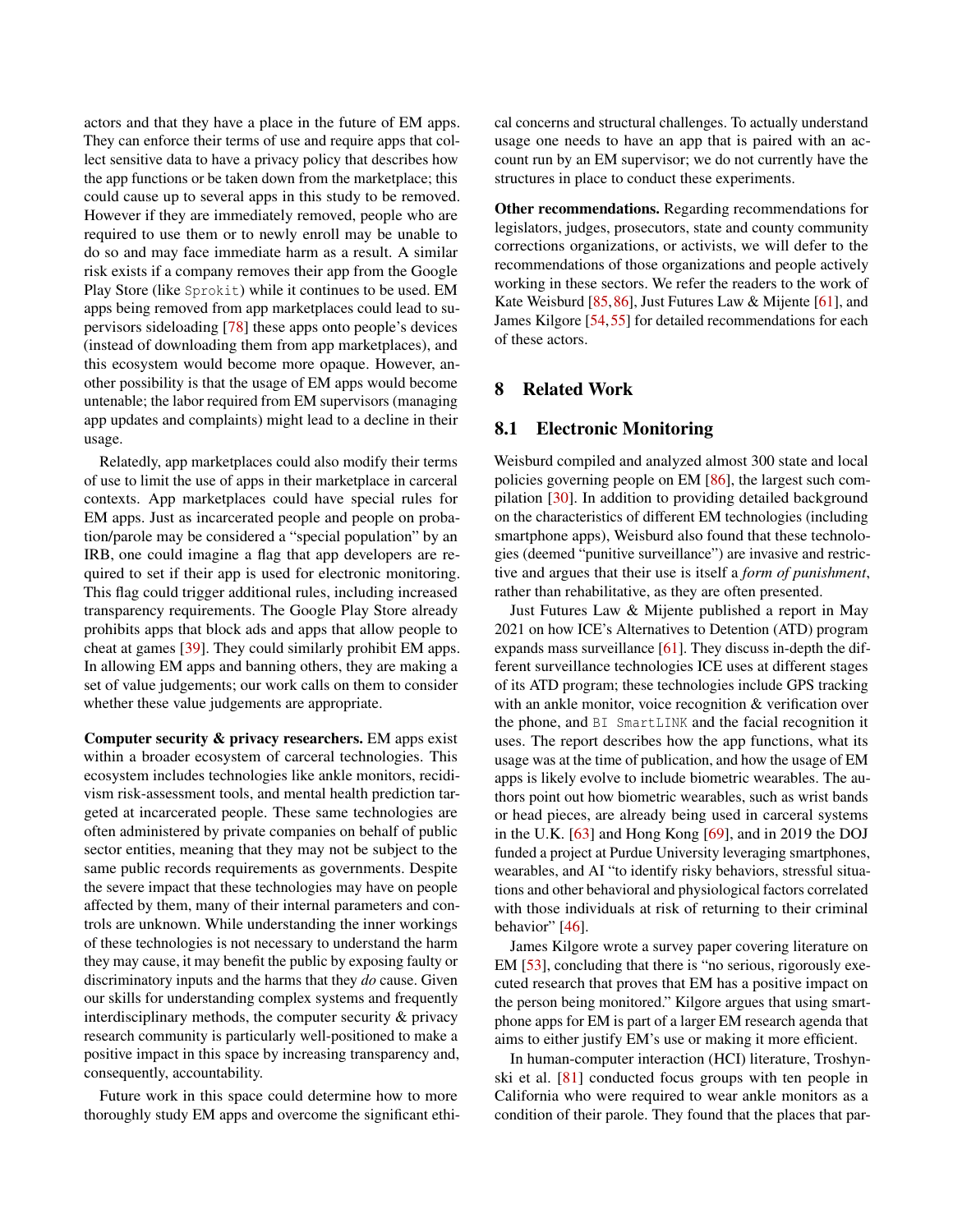ticipants were able to occupy had both spatial (e.g., exclusion zones) and temporal dimensions (e.g., device battery life). The authors argued that privacy researchers should adopt a new view of location privacy (which they called "accountabilities of presence") that focused on social and cultural participation rather than traditional economic cost/benefit analyses (e.g., *trading* one's privacy to use a platform).

# 8.2 Android Application Analysis

Researchers have previously conducted similar privacyfocused analyses of Android apps. Feal et al. [\[34\]](#page-14-11) conducted a privacy study of 46 parental control apps (aka "parentware") using similar static, dynamic, and privacy policy analysis techniques as in our work. They also provided legal context for their research (COPPA). Overall they found that the apps lacked transparency and did not comply with regulatory requirements, even apps recommended by government-affiliated entities. Han et al. [\[42\]](#page-14-33) conducted a similar analysis comparing the privacy of pairs of free and paid versions of consumer apps. They found that despite popular belief otherwise, paid and free versions of apps had similar collection and sharing practices regarding sensitive data.

### 9 Conclusion

We analyzed 16 Android apps used for electronic monitoring. We found that these apps include numerous trackers, the permissions requested by them vary widely (with the most common one being location), and reviews indicate that their users find them invasive and frequently dysfunctional. This is the first work to systematically analyze apps in this ecosystem that desperately needs transparency and accountability. Our results call for all stakeholders (including app stores, security researchers, and legal stakeholders) to rethink what, if anything, these apps should look like.

### Acknowledgments

The authors would like to thank the paper shepherd Tara Whalen and the anonymous reviewers for their insightful comments. We would also like thank Aurelia Augusta for her help developing an earlier iteration of the reviews codebook, Gennie Gebhart for brainstorming in the early stages of this project, Lassana Magassa for early conversations that led to this project, Sudheesh Singanamalla for his helpful comments on the methodology, Mason Kortz for reviewing the legal portion of this paper, Christine Geeng & David Kohlbrenner for reviewing a draft of this paper, and Nancy Garland for providing feedback on our methods and our disclosure process. This work was supported in part by the University of Washington Tech Policy Lab, which receives support from: the William and Flora Hewlett Foundation, the John D. and

Catherine T. MacArthur Foundation, Microsoft, the Pierre and Pamela Omidyar Fund at the Silicon Valley Community Foundation; it was also supported by the US National Science Foundation (Awards 156525 and 2114230).

### References

- <span id="page-13-9"></span>[1] Cal. Civ. Code §§ 1798.100-.199 (West 2018).
- <span id="page-13-10"></span>[2] Cal. Civ. Code §§ 1798.140(1) (West 2018).
- <span id="page-13-16"></span>[3] United States v. Jacobsen, 466 U.S. 109, 129-30. 1984.
- <span id="page-13-12"></span>[4] United States v. Knights, 534 U.S. 112, 119. 2001.
- <span id="page-13-13"></span>[5] Samson v. California, 547 U.S. 843, 848-49. 2006.
- <span id="page-13-11"></span>[6] Riley v. California, 573 U.S. 373, 401-02. 2014.
- <span id="page-13-14"></span>[7] United States v. Barnett, 415 F.3d 690, 691-93. 2015.
- <span id="page-13-15"></span>[8] Carpenter v. United States, 138 S. Ct. 2206, 2221. 2018.
- <span id="page-13-6"></span>[9] A.N. v. Ind. Dep't of Child Servs., No. 18A-JT-2147, 2019 Ind. App. Unpub. LEXIS 883, at \*4, \*14. 2019.
- <span id="page-13-1"></span>[10] Poll shows strong cross-ideological support for dramatically reducing jail and prison populations to slow the spread of coronavirus. [http://thejusticecollaborative.com/2020/](http://thejusticecollaborative.com/2020/03/new-report-poll-jail-prison-coronavirus/) [03/new-report-poll-jail-prison-coronavirus/](http://thejusticecollaborative.com/2020/03/new-report-poll-jail-prison-coronavirus/), Mar 2020.
- <span id="page-13-17"></span>[11] Ndiaye v. Adducci, No. 4:19CV712, 2020 U.S. Dist. LEXIS 252421. 2020.
- <span id="page-13-2"></span>[12] ACLU. 91 percent of americans support criminal justice reform, aclu polling finds. [https://www.aclu.org/press](https://www.aclu.org/press-releases/91-percent-americans-support-criminal-justice-reform-aclu-polling-finds)[releases/91-percent-americans-support-criminal](https://www.aclu.org/press-releases/91-percent-americans-support-criminal-justice-reform-aclu-polling-finds)[justice-reform-aclu-polling-finds](https://www.aclu.org/press-releases/91-percent-americans-support-criminal-justice-reform-aclu-polling-finds), Nov 2017.
- <span id="page-13-18"></span>[13] Chaz Arnett. From Decarceration to E-carceration. *Cardozo L. Rev.*, 41:641, 2019.
- <span id="page-13-0"></span>[14] Patricio G. Balona. More eyes being fixed on volusiaflagler juveniles on probation. [https://www.news](https://www.news-journalonline.com/news/20170625/more-eyes-being-fixed-on-volusia-flagler-juveniles-on-probation)[journalonline.com/news/20170625/more-eyes-being](https://www.news-journalonline.com/news/20170625/more-eyes-being-fixed-on-volusia-flagler-juveniles-on-probation)[fixed-on-volusia-flagler-juveniles-on-probation](https://www.news-journalonline.com/news/20170625/more-eyes-being-fixed-on-volusia-flagler-juveniles-on-probation), Jun 2017.
- <span id="page-13-5"></span>[15] Nikki Trautman Baszynski. States should abolish technical violations of probation and parole. *The Point by the Appeal*, Apr 2021.
- <span id="page-13-3"></span>[16] Ryan Briggs. Krasner: "mass supervision" is the "evil twin" of mass incarceration. [https://stoneleighfoundation.](https://stoneleighfoundation.org/krasner-mass-supervision-is-the-evil-twin-of-mass-incarceration/) [org/krasner-mass-supervision-is-the-evil-twin](https://stoneleighfoundation.org/krasner-mass-supervision-is-the-evil-twin-of-mass-incarceration/)[of-mass-incarceration/](https://stoneleighfoundation.org/krasner-mass-supervision-is-the-evil-twin-of-mass-incarceration/), Mar 2019.
- <span id="page-13-7"></span>[17] Amber M. Buck and Devon F. Ralston. I didn't sign up for your research study: The ethics of using "public" data. *Computers and Composition*, 61:102655, 2021. Rhetorics of Data: Collection, Consent, & Critical Digital Literacies.
- <span id="page-13-8"></span>[18] Joy Buolamwini and Timnit Gebru. Gender shades: Intersectional accuracy disparities in commercial gender classification. In *Proceedings of the 1st Conference on Fairness, Accountability and Transparency*, Feb 2018.
- <span id="page-13-4"></span>[19] Ronald P Corbett Jr. Burdens of leniency: The changing face of probation. *Minn. L. Rev.*, 99:1697, 2014.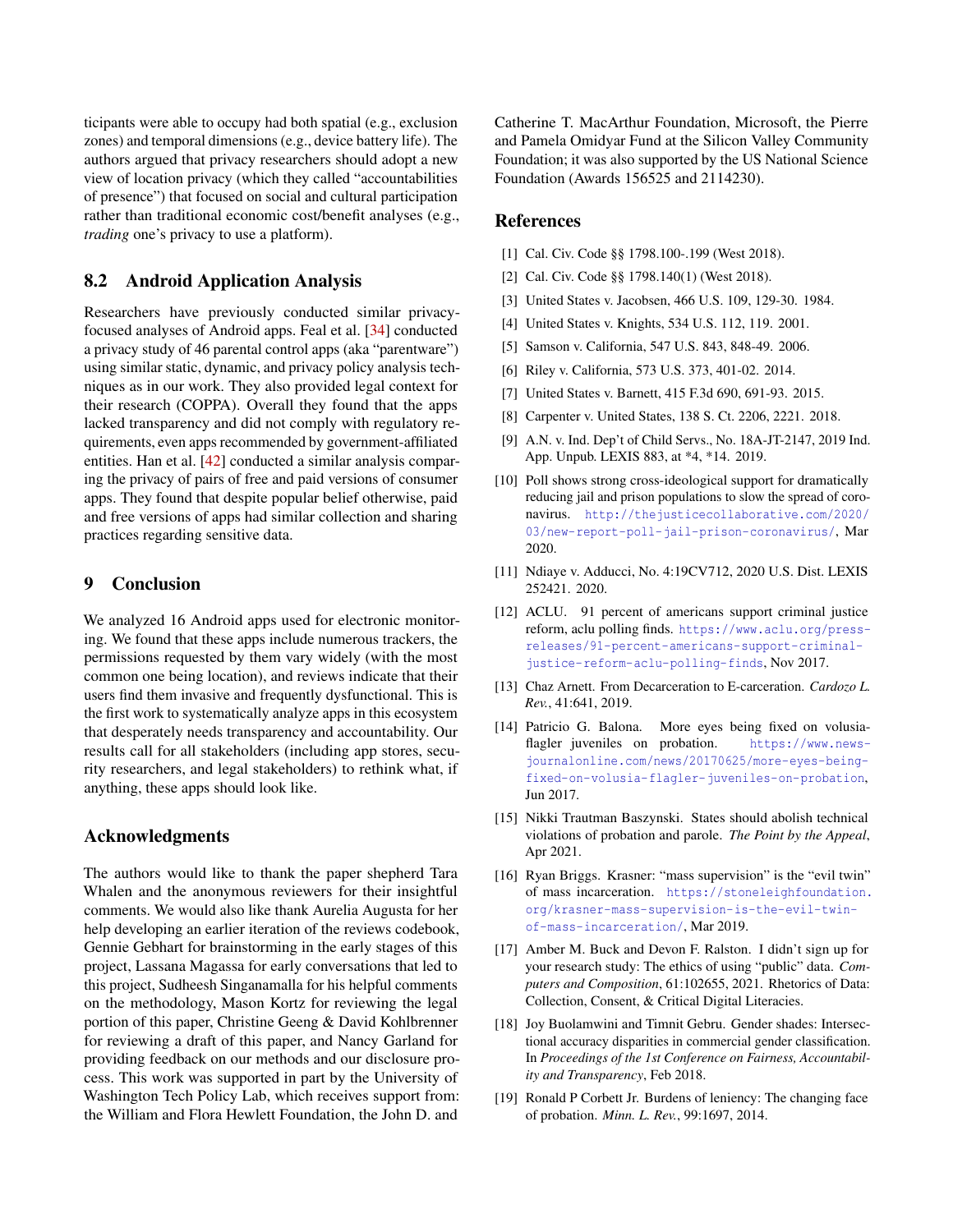- <span id="page-14-19"></span>[20] Corrisoft. Home. [https://web.archive.org/web/](https://web.archive.org/web/20211012183449/https://corrisoft.com/) [20211012183449/https://corrisoft.com/](https://web.archive.org/web/20211012183449/https://corrisoft.com/), 2021.
- <span id="page-14-8"></span>[21] A Cortesi, M Hils, T Kriechbaumer, and contributors. mitmproxy. <https://mitmproxy.org/>, 2010.
- <span id="page-14-7"></span>[22] Henry Dalziel and Ajin Abraham. *Automated security analysis of android and iOS applications with mobile security framework*. Syngress, 2015.
- <span id="page-14-16"></span>[23] Google Developers. Detect when users start or end an activity. [https://developer.android.com/guide/topics/](https://developer.android.com/guide/topics/location/transitions) [location/transitions](https://developer.android.com/guide/topics/location/transitions).
- <span id="page-14-15"></span>[24] Google Developers. Distribution dashboard. [https://](https://developer.android.com/about/dashboards) [developer.android.com/about/dashboards](https://developer.android.com/about/dashboards).
- <span id="page-14-13"></span>[25] Google Developers. Manifest.permission. [https:](https://developer.android.com/reference/android/Manifest.permission) [//developer.android.com/reference/android/](https://developer.android.com/reference/android/Manifest.permission) [Manifest.permission](https://developer.android.com/reference/android/Manifest.permission).
- <span id="page-14-14"></span>[26] Google Developers. Request location permissions. [https://developer.android.com/training/location/](https://developer.android.com/training/location/permissions) [permissions](https://developer.android.com/training/location/permissions).
- <span id="page-14-28"></span>[27] Shaila Dewan. Probation may sound light, but punishments can land hard. *The New York Times*, Aug 2015.
- <span id="page-14-17"></span>[28] DIGIDAY Editors. Explainer: SDKs vs Libraries. [https://digiday.com/media/explainer-sdks-vs](https://digiday.com/media/explainer-sdks-vs-libraries/)[libraries/](https://digiday.com/media/explainer-sdks-vs-libraries/), Apr 2011.
- <span id="page-14-21"></span>[29] eHawk Solutions. Repath privacy policy. [https:](https://web.archive.org/web/20210927232836/https://ehawksolutions.com/repathprivacypolicy/) [//web.archive.org/web/20210927232836/https:](https://web.archive.org/web/20210927232836/https://ehawksolutions.com/repathprivacypolicy/) [//ehawksolutions.com/repathprivacypolicy/](https://web.archive.org/web/20210927232836/https://ehawksolutions.com/repathprivacypolicy/).
- <span id="page-14-6"></span>[30] Bhadha et al. Electronic prisons: The operation of ankle monitoring in the criminal legal system. *George Washington University Law School*, page 54, 2021.
- <span id="page-14-25"></span>[31] Lauren Etter. What's the maker of post-it notes doing in the ankle monitor business? struggling. *Bloomberg.com*, Apr 2017.
- <span id="page-14-24"></span>[32] Brian B Evans. Private prisons. *Emory LJ*, 36:253, 1987.
- <span id="page-14-18"></span>[33] Facebook. Permissions - facebook login - documentation. [https://developers.facebook.com/docs/](https://developers.facebook.com/docs/facebook-login/android/permissions/) [facebook-login/android/permissions/](https://developers.facebook.com/docs/facebook-login/android/permissions/).
- <span id="page-14-11"></span>[34] Álvaro Feal, Paolo Calciati, Narseo Vallina-Rodriguez, Carmela Troncoso, and Alessandra Gorla. Angel or Devil? A Privacy Study of Mobile Parental Control Apps. *Proceedings of Privacy Enhancing Technologies (PoPETS)*, 2020.
- <span id="page-14-0"></span>[35] Todd Feathers. 'They track every move': how US parole apps created digital prisoners. [http://www.theguardian.](http://www.theguardian.com/global-development/2021/mar/04/they-track-every-move-how-us-parole-apps-created-digital-prisoners) [com/global-development/2021/mar/04/they-track](http://www.theguardian.com/global-development/2021/mar/04/they-track-every-move-how-us-parole-apps-created-digital-prisoners)[every-move-how-us-parole-apps-created-digital](http://www.theguardian.com/global-development/2021/mar/04/they-track-every-move-how-us-parole-apps-created-digital-prisoners)[prisoners](http://www.theguardian.com/global-development/2021/mar/04/they-track-every-move-how-us-parole-apps-created-digital-prisoners), Mar 2021.
- <span id="page-14-9"></span>[36] The Wireshark Foundation. Wireshark. [https://www.](https://www.wireshark.org/) [wireshark.org/](https://www.wireshark.org/).
- <span id="page-14-1"></span>[37] Sidney Fussell. Apps are now putting the parole agent in your pocket. [https://www.wired.com/story/apps-putting](https://www.wired.com/story/apps-putting-parole-agent-your-pocket/)[parole-agent-your-pocket/](https://www.wired.com/story/apps-putting-parole-agent-your-pocket/), Nov 2020.
- <span id="page-14-26"></span>[38] Robert S Gable. Left to Their Own Devices: Should Manufacturers of Offender Monitoring Equipment be Liable for Design Defect? *U. Ill. JL Tech. & Pol'y*, page 333, 2009.
- <span id="page-14-30"></span>[39] Google. Device and network abuse. [https://support.](https://support.google.com/googleplay/android-developer/answer/9888379#zippy=%2Cexamples-of-common-violations) [google.com/googleplay/android-developer/answer/](https://support.google.com/googleplay/android-developer/answer/9888379#zippy=%2Cexamples-of-common-violations) [9888379#zippy=%2Cexamples-of-common-violations](https://support.google.com/googleplay/android-developer/answer/9888379#zippy=%2Cexamples-of-common-violations).
- <span id="page-14-12"></span>[40] Google. Google play terms of service. [https://play.](https://play.google.com/about/play-terms/index.html) [google.com/about/play-terms/index.html](https://play.google.com/about/play-terms/index.html), Oct 2020.
- <span id="page-14-22"></span>[41] Track Group. Track group privacy policy. [https:](https://web.archive.org/web/20210927153055/http://trackgrp.com/privacy-policy/) [//web.archive.org/web/20210927153055/http:](https://web.archive.org/web/20210927153055/http://trackgrp.com/privacy-policy/) [//trackgrp.com/privacy-policy/](https://web.archive.org/web/20210927153055/http://trackgrp.com/privacy-policy/), Jun 2020.
- <span id="page-14-33"></span>[42] Catherine Han, Irwin Reyes, Álvaro Feal, Joel Reardon, Primal Wijesekera, Narseo Vallina-Rodriguez, Amit Elazari, Kenneth A. Bamberger, and Serge Egelman. The Price is (Not) Right: Comparing Privacy in Free and Paid Apps. *Proceedings on Privacy Enhancing Technologies*, 2020(3):222–242, Jul 2020.
- <span id="page-14-2"></span>[43] Play Console Help. User data. [https://support.](https://support.google.com/googleplay/android-developer/answer/10144311) [google.com/googleplay/android-developer/answer/](https://support.google.com/googleplay/android-developer/answer/10144311) [10144311](https://support.google.com/googleplay/android-developer/answer/10144311).
- <span id="page-14-5"></span>[44] Kelly Hoffman. *Use of Electronic Offender-Tracking Devices Expands Sharply*. Sep 2016.
- <span id="page-14-23"></span>[45] Andrew Horwitz. Coercion, pop-psychology, and judicial moralizing: Some proposals for curbing judicial abuse of probation conditions. *Wash. & Lee L. Rev.*, 57:75, 2000.
- <span id="page-14-32"></span>[46] Brian Huche. Artificial intelligence examines best ways to keep parolees from recommitting crimes. [https://www.purdue.edu/newsroom/releases/2020/](https://www.purdue.edu/newsroom/releases/2020/Q3/artificial-intelligence-examines-best-ways-to-keep-parolees-from-recommitting-crimes.html) [Q3/artificial-intelligence-examines-best-ways](https://www.purdue.edu/newsroom/releases/2020/Q3/artificial-intelligence-examines-best-ways-to-keep-parolees-from-recommitting-crimes.html)[to-keep-parolees-from-recommitting-crimes.html](https://www.purdue.edu/newsroom/releases/2020/Q3/artificial-intelligence-examines-best-ways-to-keep-parolees-from-recommitting-crimes.html), Aug 2020.
- <span id="page-14-34"></span>[47] U.S. Immigration and Customs Enforcement. Detention management—detention stastitics. [https://www.ice.gov/](https://www.ice.gov/detain/detention-management) [detain/detention-management](https://www.ice.gov/detain/detention-management). Updated October 1, 2021.
- <span id="page-14-20"></span>[48] BI Incorporated. Bi smartlink™ privacy policy. [https:](https://web.archive.org/web/20210526234349/https://bi.com/products-and-services/bi-smartlink-privacy-policy/) [//web.archive.org/web/20210526234349/https:](https://web.archive.org/web/20210526234349/https://bi.com/products-and-services/bi-smartlink-privacy-policy/) [//bi.com/products-and-services/bi-smartlink](https://web.archive.org/web/20210526234349/https://bi.com/products-and-services/bi-smartlink-privacy-policy/)[privacy-policy/](https://web.archive.org/web/20210526234349/https://bi.com/products-and-services/bi-smartlink-privacy-policy/).
- <span id="page-14-10"></span>[49] IT Info. Root a device (rooting) – what does it mean? [https://webllena.com/root-a-device-rooting-what](https://webllena.com/root-a-device-rooting-what-does-it-mean/)[does-it-mean/](https://webllena.com/root-a-device-rooting-what-does-it-mean/), Feb 2018.
- <span id="page-14-3"></span>[50] Charles Koch Institute. What is community supervision? [https://charleskochinstitute.org/stories/](https://charleskochinstitute.org/stories/what-is-community-supervision/) [what-is-community-supervision/](https://charleskochinstitute.org/stories/what-is-community-supervision/), Jan 2019.
- <span id="page-14-27"></span>[51] Deborah Johnson. Connections among poverty, incarceration, and inequality. [https://www.irp.wisc.edu/resource/](https://www.irp.wisc.edu/resource/connections-among-poverty-incarceration-and-inequality/) [connections-among-poverty-incarceration-and](https://www.irp.wisc.edu/resource/connections-among-poverty-incarceration-and-inequality/)[inequality/](https://www.irp.wisc.edu/resource/connections-among-poverty-incarceration-and-inequality/), May 2020.
- <span id="page-14-29"></span>[52] Alexi Jones. Correctional control 2018: Incarceration and supervision by state. [https://www.prisonpolicy.org/](https://www.prisonpolicy.org/reports/correctionalcontrol2018.html) [reports/correctionalcontrol2018.html](https://www.prisonpolicy.org/reports/correctionalcontrol2018.html), Dec 2018.
- <span id="page-14-4"></span>[53] James Kilgore. Survey of EM Literature. [https:](https://www.challengingecarceration.org/survey-of-em-literature/) [//www.challengingecarceration.org/survey-of](https://www.challengingecarceration.org/survey-of-em-literature/)[em-literature/](https://www.challengingecarceration.org/survey-of-em-literature/), Jun 2018.
- <span id="page-14-31"></span>[54] James Kilgore. Let's fight for freedom from electronic monitors and e-carceration. [https://truthout.org/](https://truthout.org/articles/lets-fight-for-freedom-from-electronic-monitors-and-e-carceration/) [articles/lets-fight-for-freedom-from-electronic](https://truthout.org/articles/lets-fight-for-freedom-from-electronic-monitors-and-e-carceration/)[monitors-and-e-carceration/](https://truthout.org/articles/lets-fight-for-freedom-from-electronic-monitors-and-e-carceration/), Sep 2019.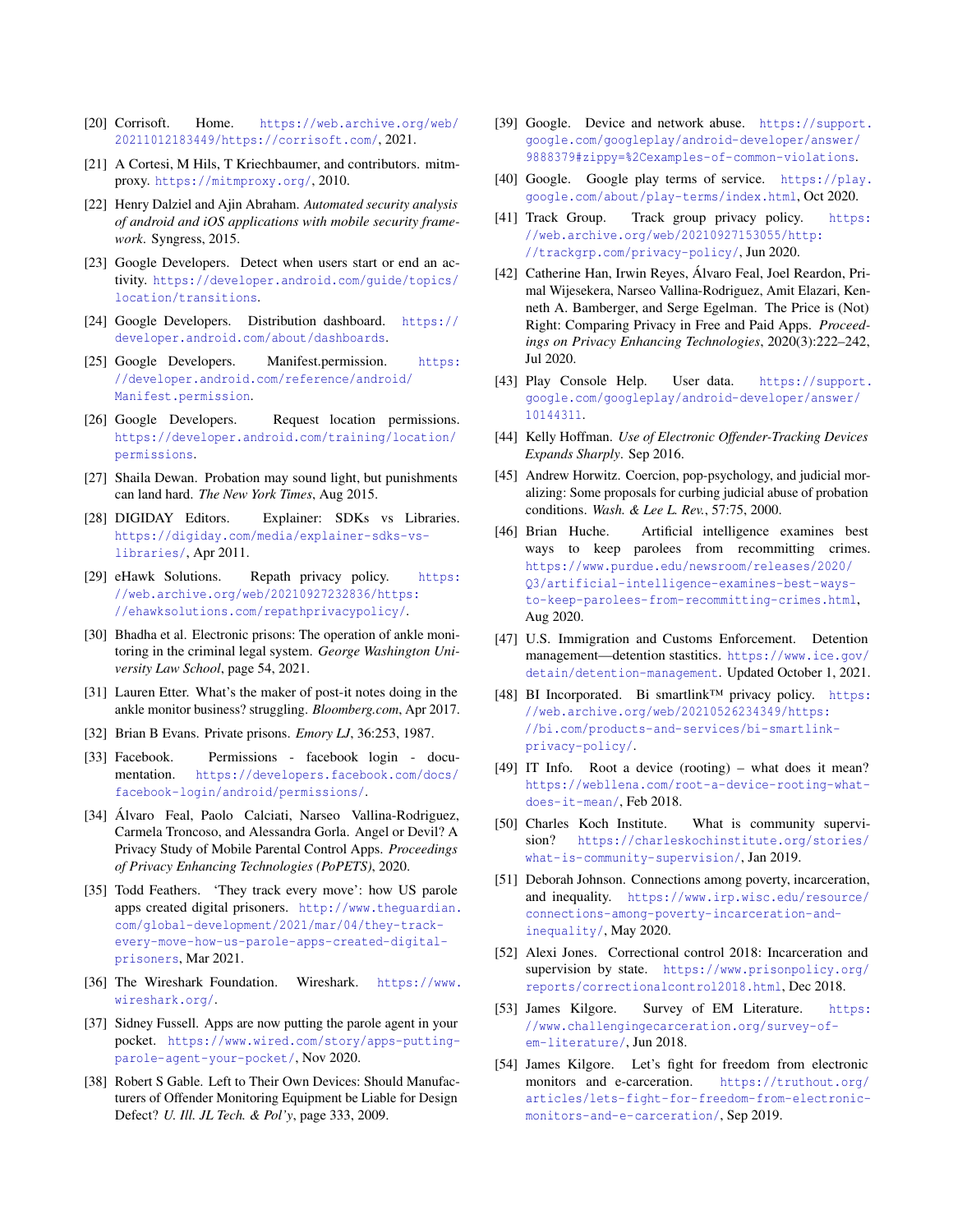- <span id="page-15-30"></span>[55] James Kilgore. As the u.s. scrambles to slow coronavirus, we should be wary of increased surveillance. [https://theappeal.org/coronavirus-covid-19](https://theappeal.org/coronavirus-covid-19-surveillance-electronic-monitoring/) [surveillance-electronic-monitoring/](https://theappeal.org/coronavirus-covid-19-surveillance-electronic-monitoring/), Mar 2020.
- <span id="page-15-14"></span>[56] Dan Komosny, Miroslav Voznak, and Saeed Ur Rehman. Location accuracy of commercial ip address geolocation databases. *Information Technology And Control*, 46(3):333–344, Sep 2017.
- <span id="page-15-20"></span>[57] Outreach Smartphone Monitoring LLC. Privacy policy. [https://web.archive.org/web/20210929230231/](https://web.archive.org/web/20210929230231/https://app.osmnow.com/privacy_policy.pdf) [https://app.osmnow.com/privacy\\_policy.pdf](https://web.archive.org/web/20210929230231/https://app.osmnow.com/privacy_policy.pdf), Feb 2020.
- <span id="page-15-18"></span>[58] TRACKtech LLC. Privacy policy. [https:](https://web.archive.org/web/20210921161420/https://app.tracktechllc.com/privacy_policy.html) [//web.archive.org/web/20210921161420/https:](https://web.archive.org/web/20210921161420/https://app.tracktechllc.com/privacy_policy.html) [//app.tracktechllc.com/privacy\\_policy.html](https://web.archive.org/web/20210921161420/https://app.tracktechllc.com/privacy_policy.html).
- <span id="page-15-13"></span>[59] MaxMind. Geoip2 precision web service demo. [https://](https://www.maxmind.com/en/geoip2-precision-demo) [www.maxmind.com/en/geoip2-precision-demo](https://www.maxmind.com/en/geoip2-precision-demo).
- <span id="page-15-25"></span>[60] Gillian E Metzger. Privatization as delegation. *Colum. L. Rev.*, 103:1367, 2003.
- <span id="page-15-4"></span>[61] Just Futures Law & Mijente. Ice digital prisons. [https://www.flipsnack.com/JustFutures/ice](https://www.flipsnack.com/JustFutures/ice-digital-prisons-1u8w3fnd1j.html)[digital-prisons-1u8w3fnd1j.html](https://www.flipsnack.com/JustFutures/ice-digital-prisons-1u8w3fnd1j.html), May 2021.
- <span id="page-15-0"></span>[62] Mike Nellis. "Better than Human"? Smartphones, Artificial Intelligence and Ultra-Punitive Electronic Monitoring. *Challenging E-Carceration*, page 20, 2019.
- <span id="page-15-31"></span>[63] BBC News. "sobriety ankle tags" rolled out across england. [https://www.bbc.com/news/uk-politics-](https://www.bbc.com/news/uk-politics-56583153)[56583153](https://www.bbc.com/news/uk-politics-56583153), Mar 2021.
- <span id="page-15-11"></span>[64] Trung Tin Nguyen, Michael Backes, Ninja Marnau, and Ben Stock. Share First, Ask Later (or Never?) Studying Violations of GDPR's Explicit Consent in Android Apps. In *30th USENIX Security Symposium*, August 2021.
- <span id="page-15-1"></span>[65] Molly Osberg and Dhruv Mehrotra. When your freedom depends on an app. [https://gizmodo.com/when-your](https://gizmodo.com/when-your-freedom-depends-on-an-app-1843109198)[freedom-depends-on-an-app-1843109198](https://gizmodo.com/when-your-freedom-depends-on-an-app-1843109198), Apr 2020.
- <span id="page-15-19"></span>[66] Kentrell Owens, Camille Cobb, and Lorrie Cranor. "You Gotta Watch What You Say": Surveillance of Communication with Incarcerated People. In *CHI '21*, May 2021.
- <span id="page-15-26"></span>[67] PaymentsJournal. Prepaid card trends by age and income:. [https://www.paymentsjournal.com/prepaid](https://www.paymentsjournal.com/prepaid-card-trends-by-age-and-income/)[card-trends-by-age-and-income/](https://www.paymentsjournal.com/prepaid-card-trends-by-age-and-income/), Nov 2020.
- <span id="page-15-9"></span>[68] Alan Peshkin. The goodness of qualitative research. *Educational researcher*, 22(2):23–29, 1993.
- <span id="page-15-32"></span>[69] Katya Pivcevic. Biometrics, drones and robotic guards: Inside hong kong's first 'smart prison'. [https:](https://www.biometricupdate.com/202012/biometrics-drones-and-robotic-guards-inside-hong-kongs-first-smart-prison) [//www.biometricupdate.com/202012/biometrics](https://www.biometricupdate.com/202012/biometrics-drones-and-robotic-guards-inside-hong-kongs-first-smart-prison)[drones-and-robotic-guards-inside-hong-kongs](https://www.biometricupdate.com/202012/biometrics-drones-and-robotic-guards-inside-hong-kongs-first-smart-prison)[first-smart-prison](https://www.biometricupdate.com/202012/biometrics-drones-and-robotic-guards-inside-hong-kongs-first-smart-prison), Dec 2020.
- <span id="page-15-27"></span>[70] Mark Pogrebin, Mary Dodge, and Paul Katsampes. The collateral costs of short-term jail incarceration: The long-term social and economic disruptions. *Corrections Management Quarterly*, 5:64–69, 2001.
- <span id="page-15-12"></span>[71] Exodus Privacy. εxodus: The privacy audit platform for android applications. [https://reports.exodus-privacy.eu.](https://reports.exodus-privacy.eu.org/en/) [org/en/](https://reports.exodus-privacy.eu.org/en/).
- <span id="page-15-7"></span>[72] Abbas Razaghpanah, Narseo Vallina-Rodriguez, Srikanth Sundaresan, Christian Kreibich, Phillipa Gill, Mark Allman, and Vern Paxson. Haystack: In situ mobile traffic analysis in user space. *arXiv preprint arXiv:1510.01419*, pages 1–13, 2015.
- <span id="page-15-24"></span>[73] Jed Rubenfeld. Privatization and state action: Do campus sexual assault hearings violate due process. *Tex. L. Rev.*, 96:15, 2017.
- <span id="page-15-28"></span>[74] Jerome H Saltzer and Michael D Schroeder. The protection of information in computer systems. *Proceedings of the IEEE*, 63(9):1278–1308, 1975.
- <span id="page-15-3"></span>[75] Wendy Sawyer and Peter Wagner. Mass incarceration: The whole pie 2020. [https://www.prisonpolicy.org/](https://www.prisonpolicy.org/reports/pie2020.html) [reports/pie2020.html](https://www.prisonpolicy.org/reports/pie2020.html), Mar 2020.
- <span id="page-15-5"></span>[76] Vincent Schiraldi. Explainer: How 'technical violations' drive incarceration. [https://theappeal.org/the](https://theappeal.org/the-lab/explainers/explainer-how-technical-violations-drive-incarceration/)[lab/explainers/explainer-how-technical](https://theappeal.org/the-lab/explainers/explainer-how-technical-violations-drive-incarceration/)[violations-drive-incarceration/](https://theappeal.org/the-lab/explainers/explainer-how-technical-violations-drive-incarceration/), March 2021.
- <span id="page-15-15"></span>[77] SPROKIT. Sprokit (successful prisoner re-entry opportunities & knowledge interactive tool). <https://www.sprokit.net/>.
- <span id="page-15-16"></span>[78] Cameron Summerson. How to sideload apps on android. [https://www.howtogeek.com/313433/how-to](https://www.howtogeek.com/313433/how-to-sideload-apps-on-android/)[sideload-apps-on-android/](https://www.howtogeek.com/313433/how-to-sideload-apps-on-android/), Jan 2018.
- <span id="page-15-21"></span>[79] Shadowtrack Technologies. Privacy policy. [https:](https://web.archive.org/web/20210528161904/https://www.shadowtrack.com/about_us/privacy/) [//web.archive.org/web/20210528161904/https:](https://web.archive.org/web/20210528161904/https://www.shadowtrack.com/about_us/privacy/) [//www.shadowtrack.com/about\\_us/privacy/](https://web.archive.org/web/20210528161904/https://www.shadowtrack.com/about_us/privacy/).
- <span id="page-15-2"></span>[80] Telmate. Telmate guardian: A new frontier in smartphonebased location monitoring; the case for telmate guardian and "community corrections," including parole, probation, pre-trial & work release. [https://web.archive.org/](https://web.archive.org/web/20210511011316/https://www.telmate.com/wp-content/uploads/2015/07/TEL-WhitePaper-Guardian-NonBleed-r6.pdf) [web/20210511011316/https://www.telmate.com/wp](https://web.archive.org/web/20210511011316/https://www.telmate.com/wp-content/uploads/2015/07/TEL-WhitePaper-Guardian-NonBleed-r6.pdf)[content/uploads/2015/07/TEL-WhitePaper-Guardian-](https://web.archive.org/web/20210511011316/https://www.telmate.com/wp-content/uploads/2015/07/TEL-WhitePaper-Guardian-NonBleed-r6.pdf)[NonBleed-r6.pdf](https://web.archive.org/web/20210511011316/https://www.telmate.com/wp-content/uploads/2015/07/TEL-WhitePaper-Guardian-NonBleed-r6.pdf), Jul 2015.
- <span id="page-15-33"></span>[81] Emily Troshynski, Charlotte Lee, and Paul Dourish. Accountabilities of presence: Reframing location-based systems. In *CHI '08*, 2008.
- <span id="page-15-17"></span>[82] Uptrust. Impact. <https://uptrust.co/impact/>, Feb 2021.
- <span id="page-15-8"></span>[83] Narseo Vallina-Rodriguez. Lumen privacy monitor. [https://www.icsi.berkeley.edu/icsi/projects/](https://www.icsi.berkeley.edu/icsi/projects/networking/haystack) [networking/haystack](https://www.icsi.berkeley.edu/icsi/projects/networking/haystack).
- <span id="page-15-29"></span>[84] Alicia Virani. *Pretrial Electronic Monitoring in Los Angeles County*. Feb 2022.
- <span id="page-15-23"></span>[85] Kate Weisburd. Sentenced to surveillance: Fourth amendment limits on electronic monitoring. *NCL Rev.*, 98:717, 2019.
- <span id="page-15-6"></span>[86] Kate Weisburd. Punitive surveillance. *Virginia Law Review*, 108, 2021.
- <span id="page-15-22"></span>[87] Daniel Yeager. Certain certiorari: The digital privacy rights of probationers. *Conn. L. Rev. CONNtemplations*, 50:1, 2017.

## <span id="page-15-10"></span>A Review Qualitative Analysis Codes

- Sentiment: Positive, with explanation
- Sentiment: Positive, no explanation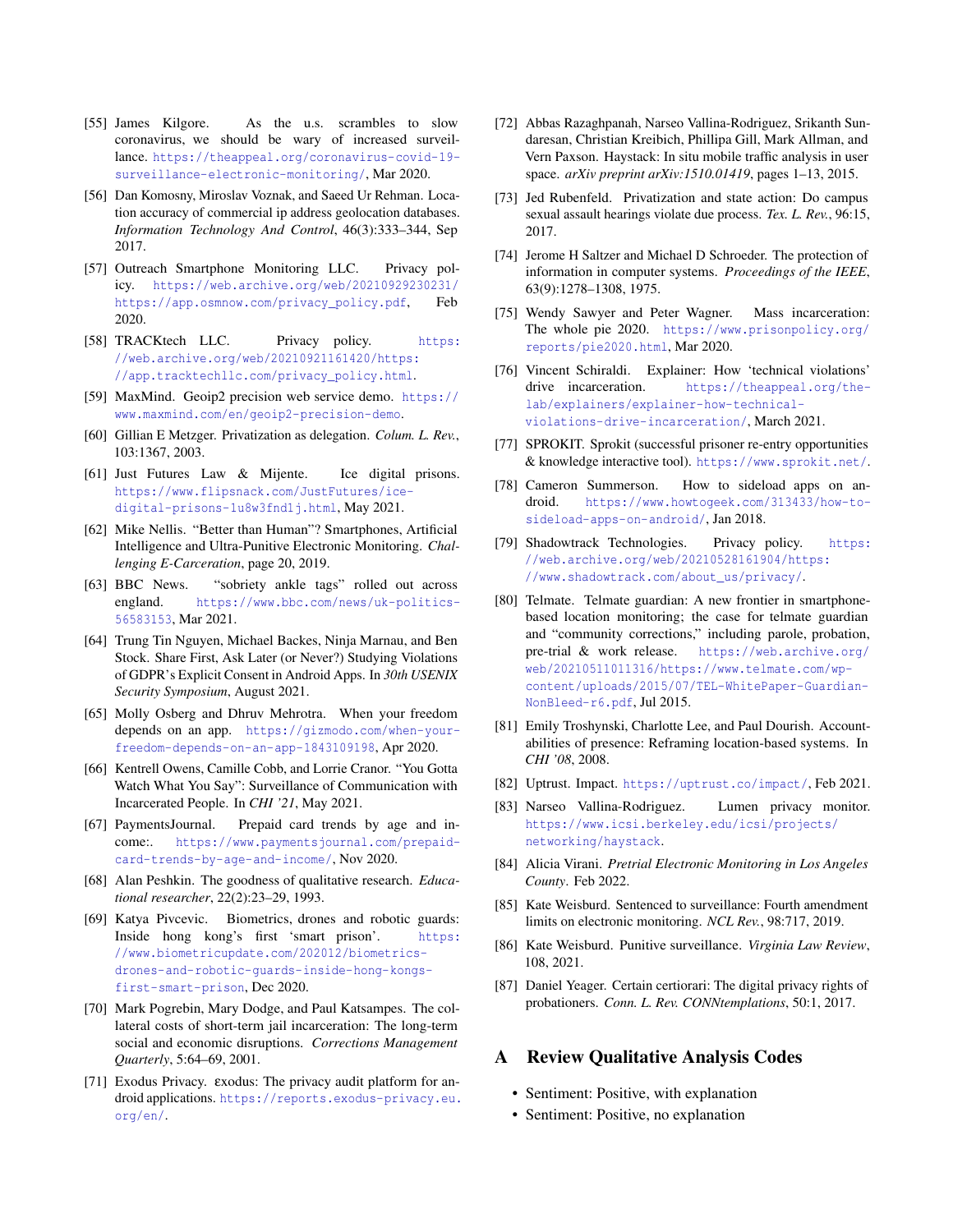- Sentiment: Negative, proper function
- Sentiment: Negative, with malfunction
- Sentiment: Negative, no explanation or unclear explanation
- Sentiment: Neutral or unclear
- Justice: Felt wronged, injustice
- Sensors: Problem with camera
- Sensors: Problem with microphone
- Sensors: Problem with location
- Sensors: Problem with external device
- Authentication: Unable to login
- Malfunctions: Problems after update
- Malfunctions: Check-in or monitoring features not working
- Malfunctions: Faulty notification behavior
- Risks: Getting a violation because of faulty app
- Risks: Surveillance/privacy
- Comparison to alternatives: Better than traditional alternatives
- Comparison to alternatives: Worse than traditional alternatives
- Comparison to alternatives: Better than Prison
- Disruptions: Device limitations
- Disruptions: Loud alerts
- Misc: Technical Support Requests/Issues
- Misc: Took screenshots to capture check-ins that were logged
- Misc: Billing issues
- Misc: Forced to remove mask to check-in

# <span id="page-16-0"></span>B Privacy Policy Qualitative Analysis Codes

- Mentions their mobile app?
- Mentions Mobile Data collection? E.g., location, contacts, camera
- Mentions sharing with law enforcement (without warrant)?
- Mentions sharing with 3rd parties?
- Mention any regulations?
- Mentions processing data on servers worldwide?
- Software updates mentioned?
- Do they sell your data?
- Do they mention "marketing purposes"?
- Mentions Retention? / Deletion?